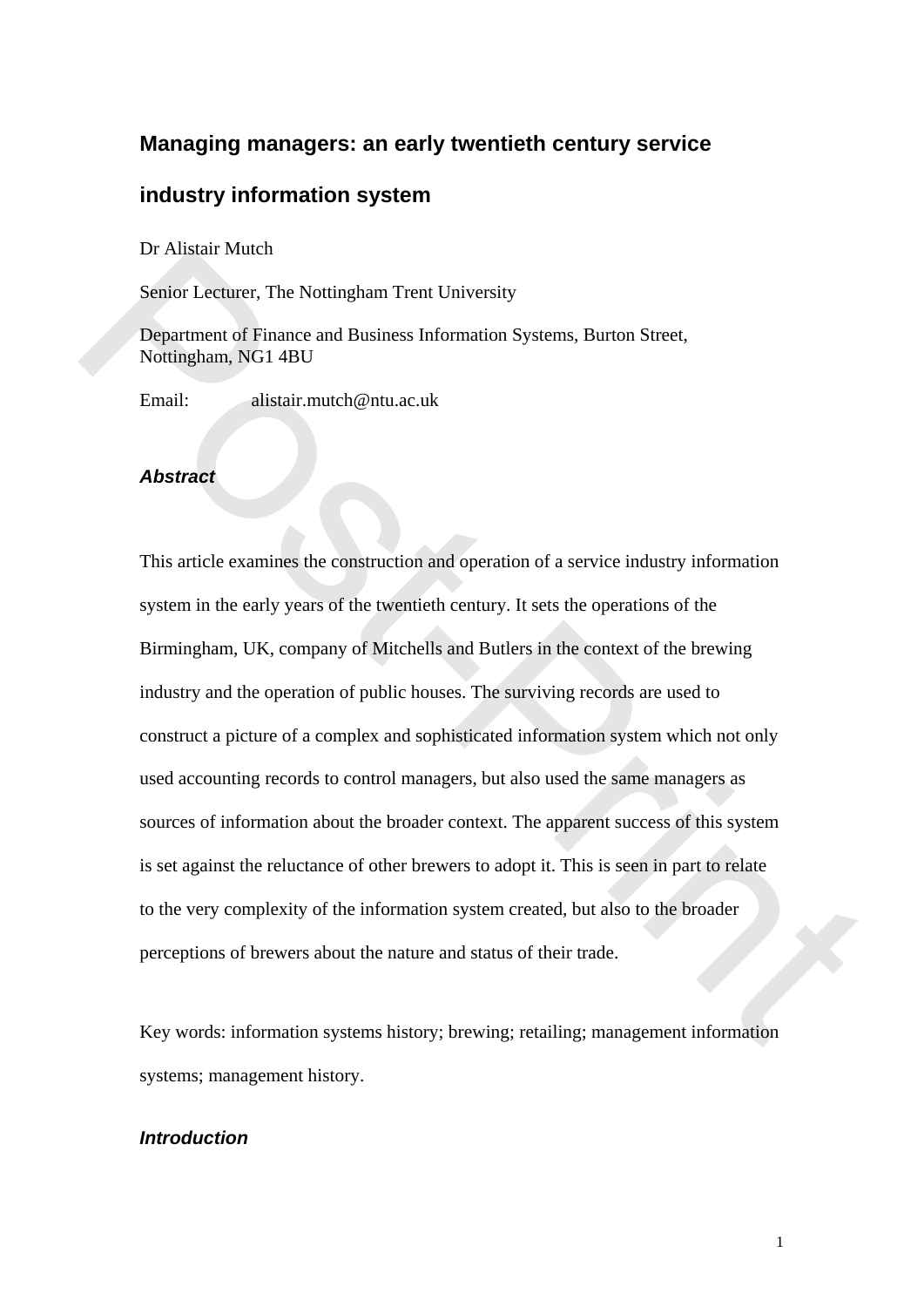This article looks at the inter-relationship between the growth of managerial systems and the development of information systems. Yates (1989) has pointed to the importance of communications technologies in the application of 'systematic management' in the United States. The prime focus of this work was on manufacturing industries. Levenstein's (1998) work extends the focus to continuous process organisations, using the case of Dow. However, there were service industries which were starting to gain significant regional or national scope towards the end of the nineteenth century, organisations which faced the problem of controlling multiple, geographically distributed outlets. One such industry was brewing in late nineteenth and early twentieth century England, and this is the focus of this article. In particular, the article looks at the way information systems were vital in the constitution and creation of a group of managers - and the ways in which they may have prevented the generalisation of such a group from innovators to the broader industry. In doing this, the article aims to shed light on the way in which managers, as well as shop floor workers, came to be controlled and constituted, in part, through information. It also seeks to develop explanations which go beyond the drive and dynamism of individual innovators, using Galbraith's notion of 'centre of gravity' (Galbraith, 1991). The article begins by outlining the nature of the English public house and the various ways in which it could be occupied. It then looks briefly at the characteristics of those who ran public houses with a view to outlining the distinctive features of house managers as opposed to tenants. This allows us to look at some of the requirements of a managerial system before looking at actual practice in two companies. This examination, which is conditioned by the nature of the surviving evidence, contrasts the different approaches of Peter Walker of Warrington and Mitchells and Butlers (M&B) of Birmingham. The practices of the latter firm are then examined in more management' in the United States. The prime focus of this work was on<br>nranufacuring industries. Levenstein's (1998) work extends the focus to continuous<br>process organisations, using the case of Dow. However, there were ser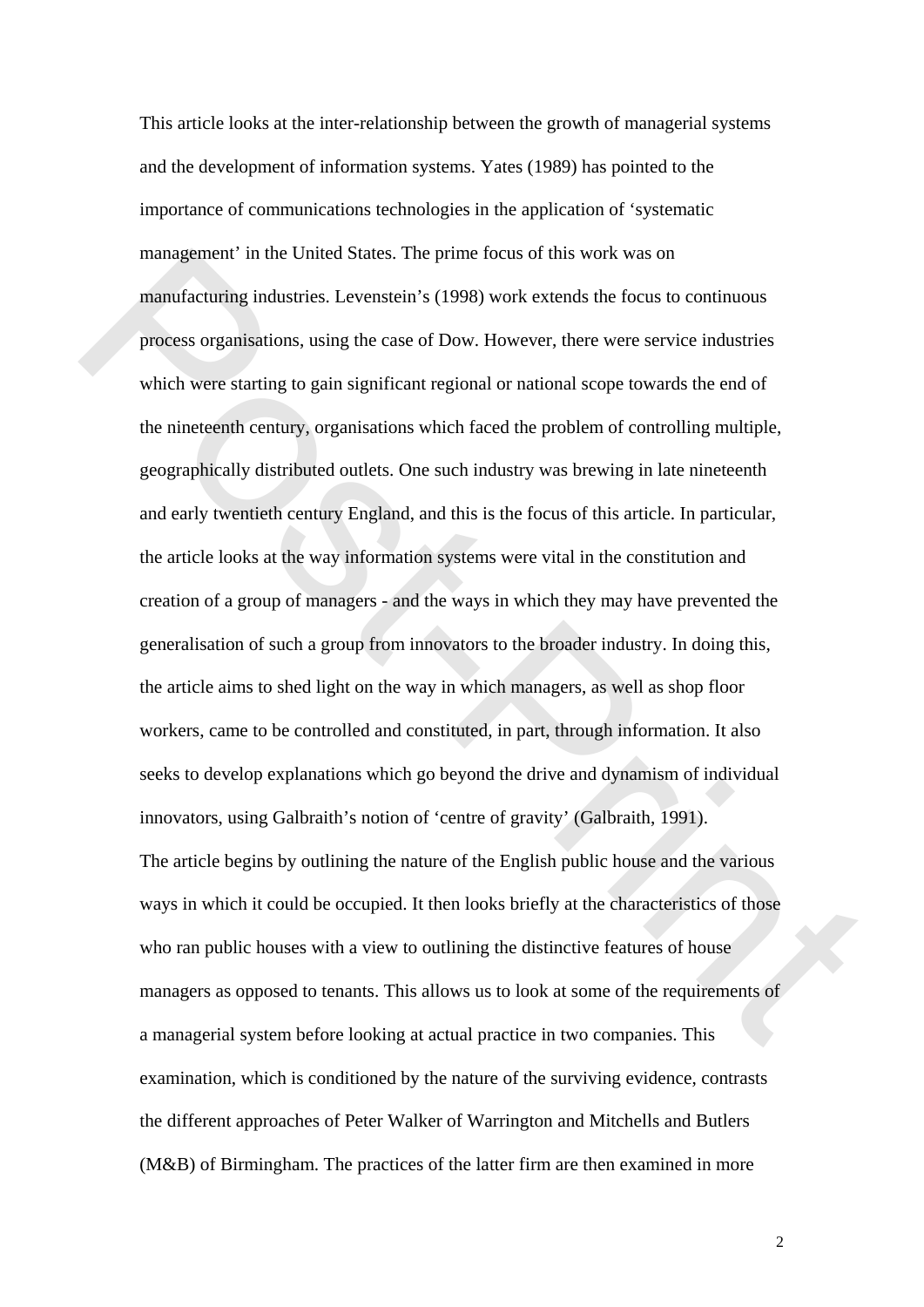detail, to show how a complex information system was built. The very complexity of this system, it is argued, was a prime reason why the apparent success of M&B was not widely imitated. This is set in the context of other, inter-related reasons, with a particular focus on the nature of pub operations and the image of the tenant in the eyes of brewers.

## *Managers and tenants in nineteenth century English public houses*

This article consciously and deliberately confines its focus to practice in England as social practices in Scotland and Wales introduce different dimensions. The public house and its landlord are a powerful part of English mythology, as are the various terms for the public house - the inn, the tavern, the hostelry. These form part of the traditions of 'Merrie England ' and one of the problems of studying them is the powerful dose of nostalgia that is associated with them (Jennings, 1995). For the purpose of this article we need first to understand the situation in the closing years of the nineteenth century. There were two types of outlets which were licensed by the state, through its intermediaries the licensing justices, to sell intoxicating liquor for consumption on the premises (Gourvish and Wilson, 1994). These were the full license and the beerhouse. The first offered a full range of products from beer to spirits, sometimes including food and accommodation, and were run by those often styled 'licensed victuallers' or 'publicans'. The beerhouses were a creation of the early nineteenth century and were only allowed to sell beer. Before 1869 they were subject to only minimal control. They were small outlets in accommodation that was often indistinguishable from the houses, usually of the working poor, that surrounded purticular focus on the nature of pub operations and the image of the tenant in the<br>eyes of brewers.<br>Managers and tenants in nineteenth century English public houses<br>This article consciously and deliberately confines its f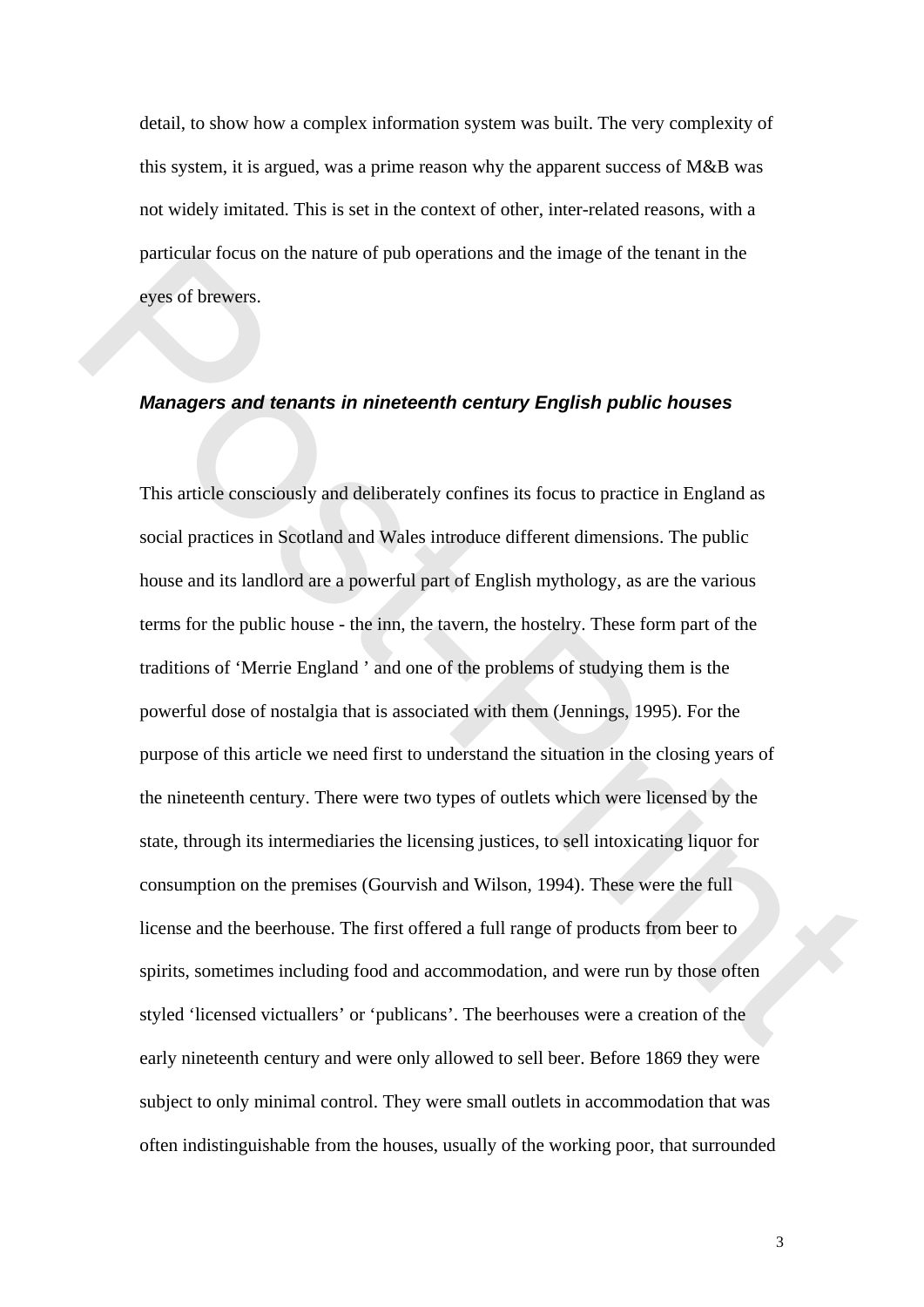them. The distinctions between the two types of outlet were to blur considerably and eventually disappear, but both served an almost exclusively working class, and often (depending on locality) male, clientele.

There are three models for occupancy of a public house (for a broad, if superficial, historical overview, see Haydon, 1994). One is to own and run the house as an independent business. 'Free houses' are those who can buy their products from any source. From the late nineteenth century onwards, this model began to be replaced by ties, in which publicans were expected to sell the products of one particular brewery. This came with the widespread decline of the publican-brewer, whose brews for sale on the premises were replaced by the products of the brewers such as Whitbread, Bass and Courage who were starting to achieve regional importance (Gourvish and Wilson, 1994). These brewers increasingly looked towards the ownership, rather than just the supply, of public houses, in order to protect the production volumes which made their growing breweries run at peak efficiency. The tie took two forms. In London it took the form of loans with the expectation, more or less enforced, that in return the brewer's products would be stocked. Across the rest of England and Wales the more common model was for the brewery to own the house, which was let at a low rent but with restrictions as to what could be sold. As a minimum this generally meant that only the brewer's beers could be stocked, but this restriction could extend to spirits, mineral waters and cigars. The final model, with which this article is concerned, was for the house to be run by a salaried manager. In this situation the products stocked were exclusively those supplied by the brewer, who took all the profit in return for the payment of a weekly wage. The emergence of managers is often tied to the incorporation as public companies of many of the major brewers in the 1890s. This There are three models for occupancy of a public house (for a broad, if superficial,<br>thistorical overview, see Haydon, 1994). One is to own and run the house as an<br>independent business. 'Free houses' are those who can buy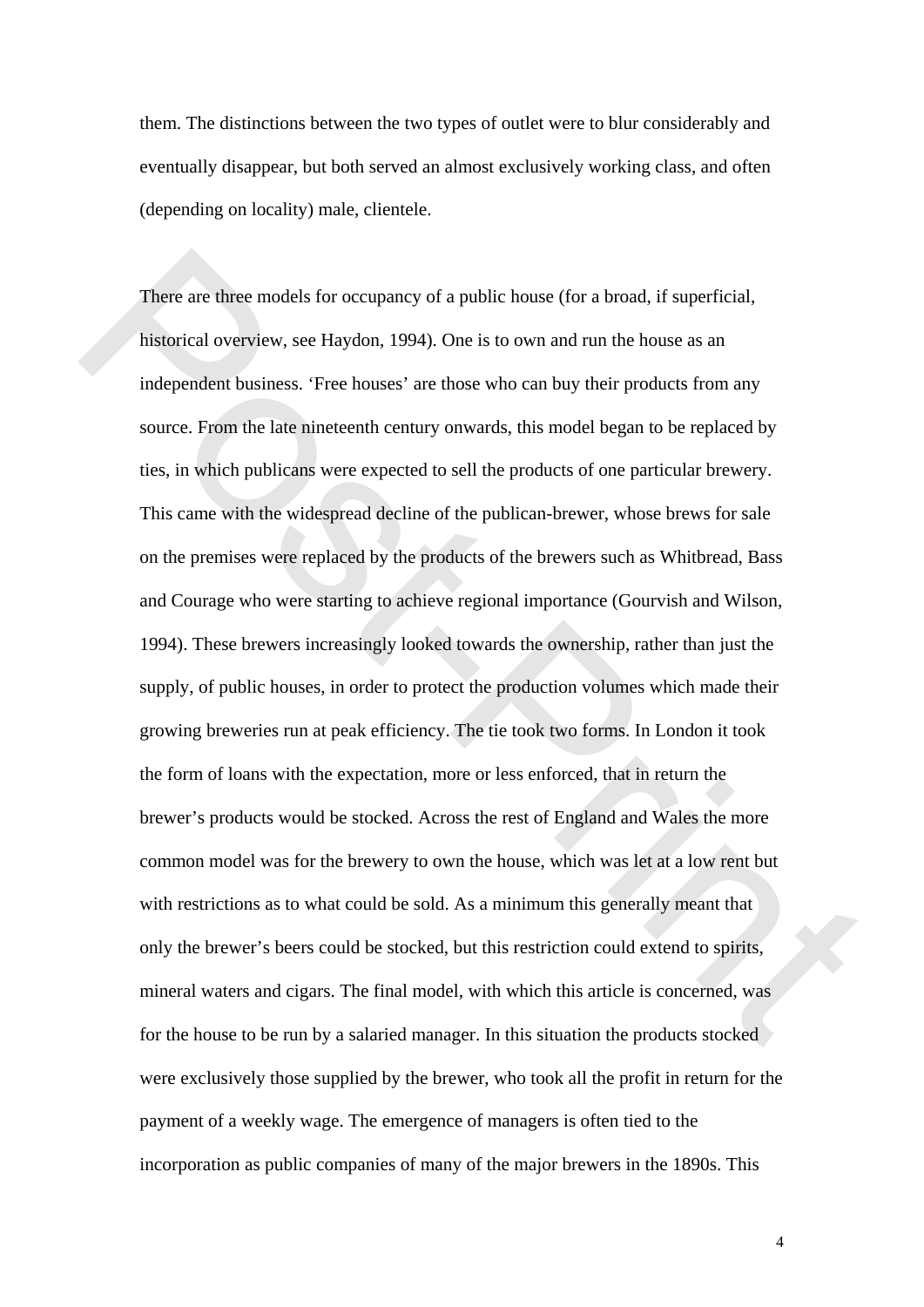was coupled with the attention given to the topic by many of the witnesses examined by the marathon sessions of the Royal Commission on the Licensing Laws (the Peel Commission) running from 1897 until 1899. This has led Gutzke (1989: 181) to claim that,

 As breweries became large-scale and corporate management replaced private control, retailers found their brewer-landlords increasingly impersonal and inflexible, even ruthless in maximising profits. What so strained the loyalty of both publicans and beerhouse keepers to trade defence was the encroachment on their monopoly as distributors of beer by brewers who themselves entered the business of retailing.

The degree of ruthlessness was, it could be argued, more an issue of perception. Again, we are faced by the considerable nostalgia that informs analyses of brewing. This article will argue both that managers emerged earlier than the 1890s and that a number of factors prevented brewers as a whole exhibiting the degree of ruthlessness that Gutzke claims. However, before examining the basis for these claims, it is firstly useful to consider some of the characteristics of the running of a public house and those who performed this activity. That,<br>As breweries became large-scale and corporate management replaced private<br>control, retailers found their brewer-landlords increasingly impersonal and<br>inflexible, even ruthless in maximising profits. What so strained

One of our problems in doing this is that we often know more about opposition to the drink trade than about those who made their living in it (Harrison, 1994). Within the trade, as we shall see later, the emphasis has been on brewing and production issues (Gourvish and Wilson, 1994). Within social history, the pub often appears as an important venue for social activity, but the characteristics of the person behind the bar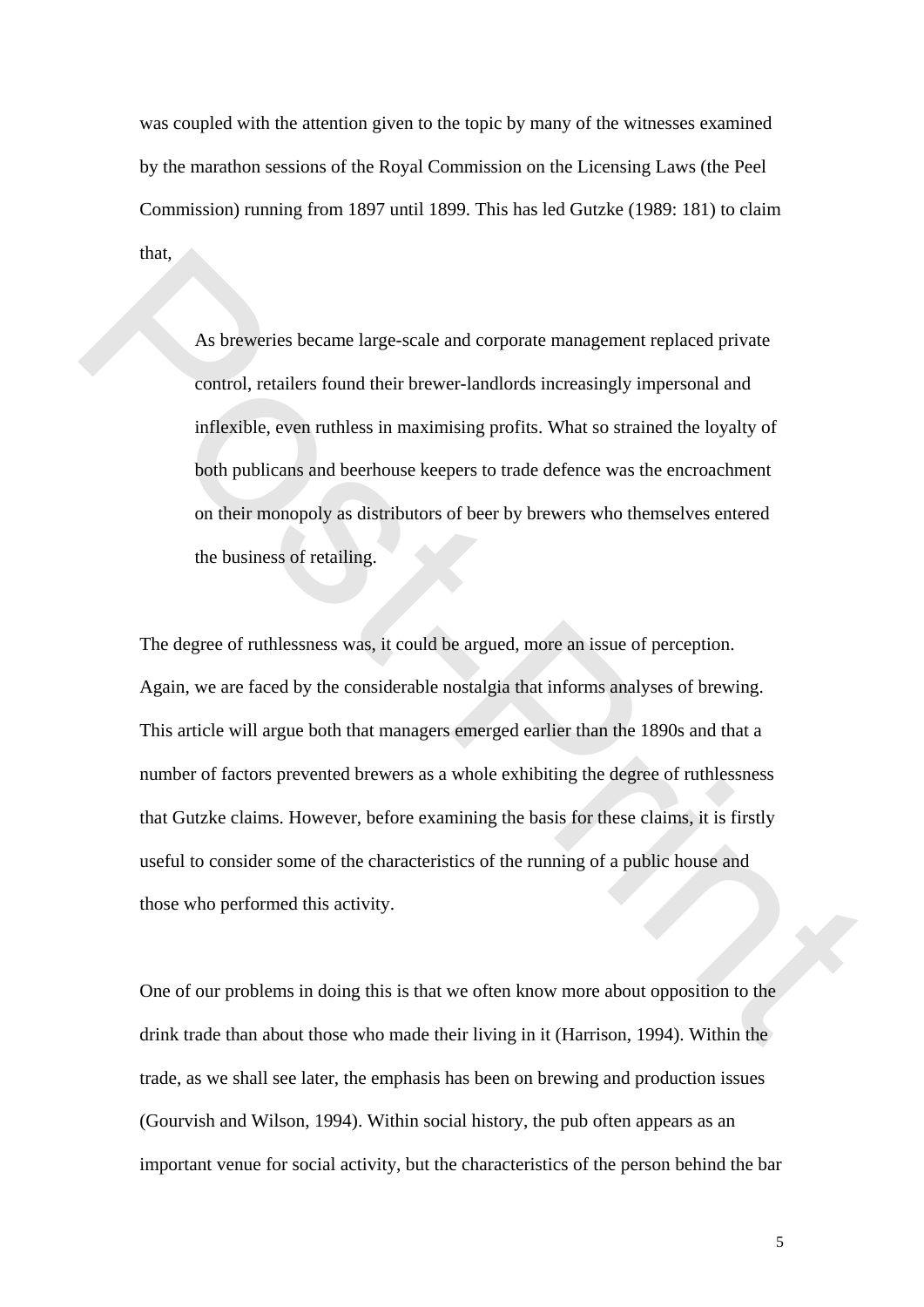are not subject to much scrutiny (White, 1986; Hoggart, 1971; Mass Observation, 1970). The contributors to Crossick's (1977) examination of the lower middle class in nineteenth century Britain, for example, mention publicans only in passing and give no serious consideration to their status. Roberts (1971) account of life in Edwardian Salford indicates the status that attached to even the lowliest beerhouse, although these were clearly at the bottom of a hierarchy which culminated in the Duke of Clarance, run by a,

<span id="page-5-0"></span> little dark widow of such refinement that not more than half a dozen of her customers were considered worthy of verbal salute. Others received her nod and the lower breeds a cold state. Seldom seen, she delegated authority to two solemn barmen who allowed no singing, drunkenness or bad language (Roberts 1971: 94).

Her status as widow indicates the common route for women to hold licences. Most licensees were in fact men. In Bradford in 1891 only 12% of houses were run by single women and the vast majority of these were widows. Over three quarters of houses were occupied by married couples, with the man being accorded the licence (Jennings, 1995: 181-182). This figure is mirrored almost exactly in Nottingham in the same year, where 12.5% of 312 houses were run by women.<sup>1</sup> The Nottingham and Bradford figures agree on another dimension, that of age. In Nottingham the average age of licensees was 45.6, in Bradford just under 44. Whilst this tells us nothing about age on entry to the occupation, a much later study indicates that this was around 36 (Hyde, 1974). Being a publican, especially in the smaller beerhouses, no scrious consideration to their status. Roberts (1971) account of life in Edwardian<br>Salford indicates the status that attached to even the lowliest beerhouse, all<br>hough<br>these were clearly at the bottom of a hierarchy whi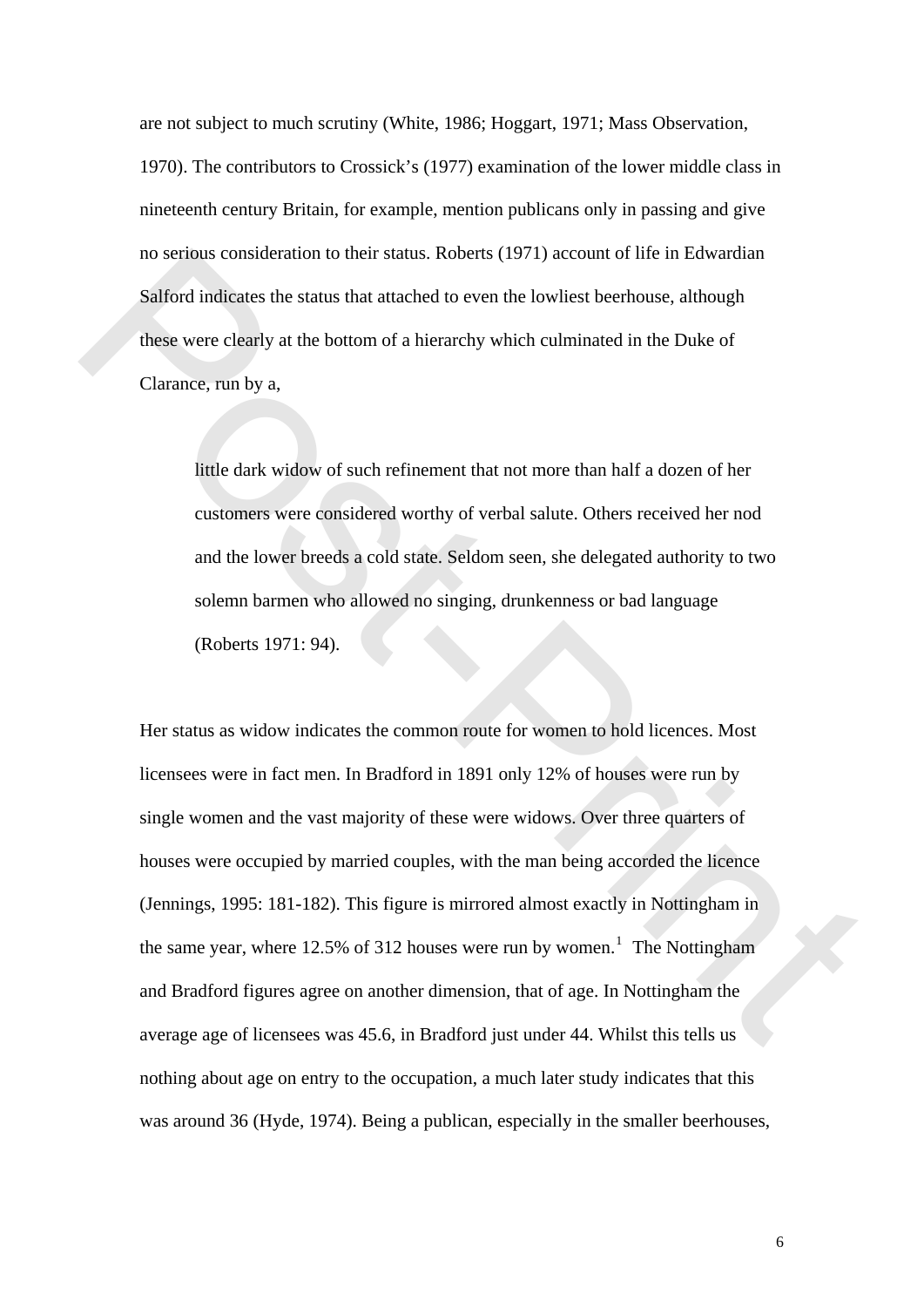was a change in occupation, often one undertaken by those in first occupations like the police, the services or sports which by their nature required a shift in mid-life. Nevile (1958) of Whitbread observed that "Many of the less important houses were kept by elderly couples who 'took a pub' when the husband retired after spending most of his working life elsewhere." (157). This might be stretching the point as little, but it does indicate that little or no qualification was required to become a publican. Indeed, Nevile was a pioneer in suggesting in 1911 that training courses in cellar management might be provided.

If we know little about the profile of publicans in general, we know still less about managers. A limited sample of 22 Birmingham managers in 1891, (derived from the surviving records of Mitchells and Butlers, examined below) shows a much younger average age of 36.8 years. Interestingly, of the 5 women who constituted 23% of the sample, three were in their 20s, contributing to an average age for women of just 33. Only one of these women was single, but it is interesting that the husbands of the rest were all employed in trades which took them outside the public house. These figures can only be suggestive in the absence of more detailed work on the census records (which would, of necessity, be very time consuming), but they do indicate that, in Birmingham at least, managers might have a slightly different profile from that of publicans in general, being more likely to be younger and/or female. One instructive difference between managers and tenants might be suggested by the tenancy and management agreements that the Birmingham company of William Butler submitted to the Royal Commission. The tenancy agreement allowed for a mark to be made, the management contract required a signature. This points to a key difference, the need kept by elderly couples who 'took a pub' when the husband retired after spending most<br>of his working life elsewhere." (157). This might be stretching the point as little, but it<br>does indicate that little or no qualificatio

-

<sup>&</sup>lt;sup>1</sup> All figures quoted for Nottingham are based on an analysis of the census enumerators returns for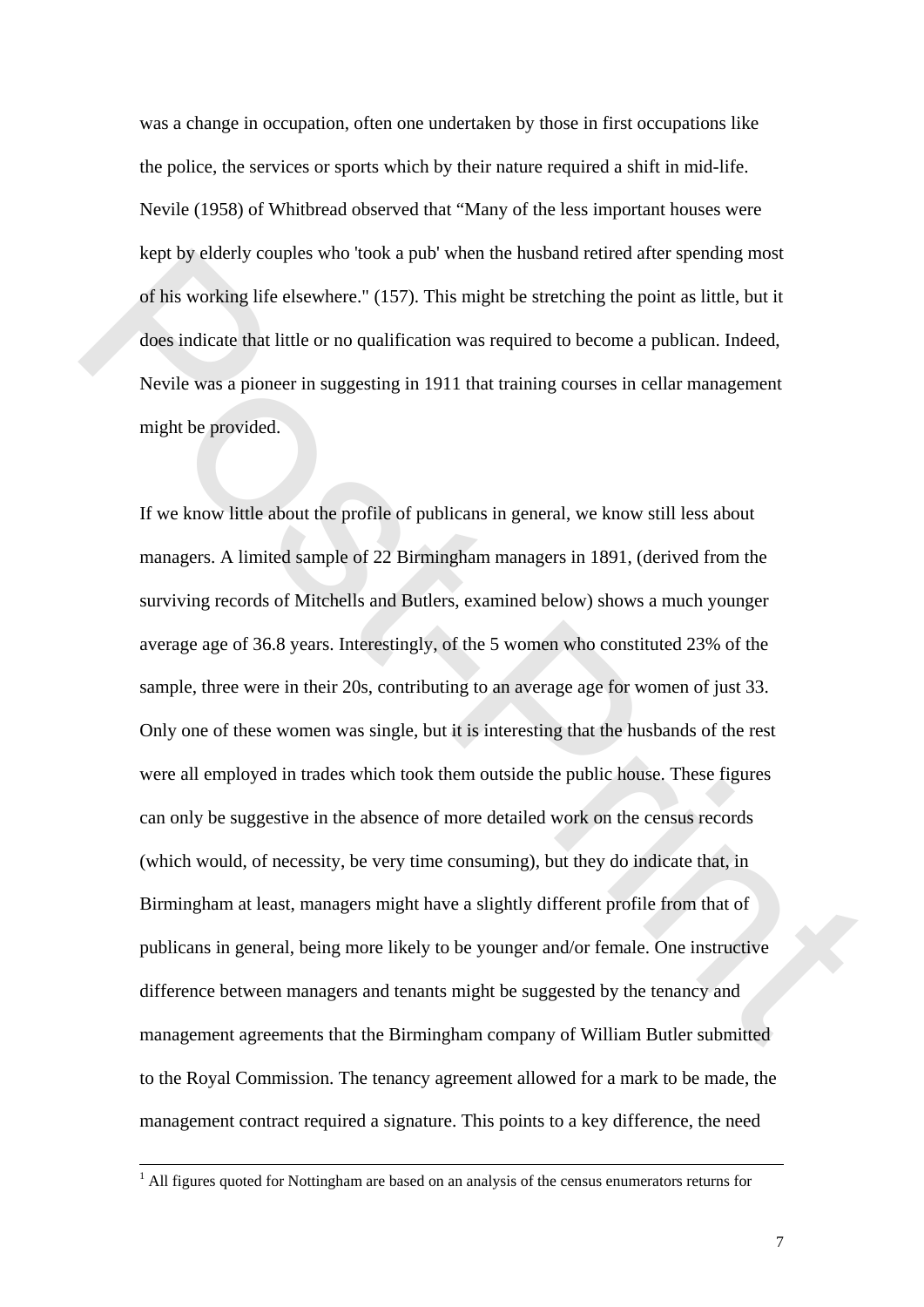for at least basic literacy and numeracy to be able to keep house accounts. A Butlers' manager was to

> keep such books of accounts as shall be required and supplied by the employers and he shall enter therein daily an account of all moneys received by him on the day of such entry for or on account of the employers. The manager shall also enter in a book or books to be supplied for that purpose by the employers an account of all goods which shall be supplied to him by the employers for sale (Peel, 1897a, 449)

In a Manchester agreement, the manager agreed that, "I will keep the cash account, books or papers belonging or relating to the business of my said employment, or otherwise, coming under my care, in a proper and business-like manner" (Peel, 1897b, 375).

More might have been expected of managers, but their legal status was tenuous. The issue was not only debated in the Royal Commission, but also formed the basis of numerous court cases until it was decided in 1917 that managers were 'fit and proper' persons to hold licences (Jennings, 1995). One impact of this uncertainty was to give magistrates considerable direction in whether to grant licences to managers, and this shaped brewery practices. Magistrates were often prepared to allow brewers to put in managers on a temporary basis whilst they looked for a new tenant (Peel, 1898a, 32). This was as much as some companies required. Truman & Buxton, for example, only used managers "in exceptional cases" and had no desire to extend their use further keep such books of accounts as shall be required and supplied by the<br>employers and he shall enter therein daily an account of all moneys received<br>by him on the day of such entry for or on account of the employers. The<br>mana

-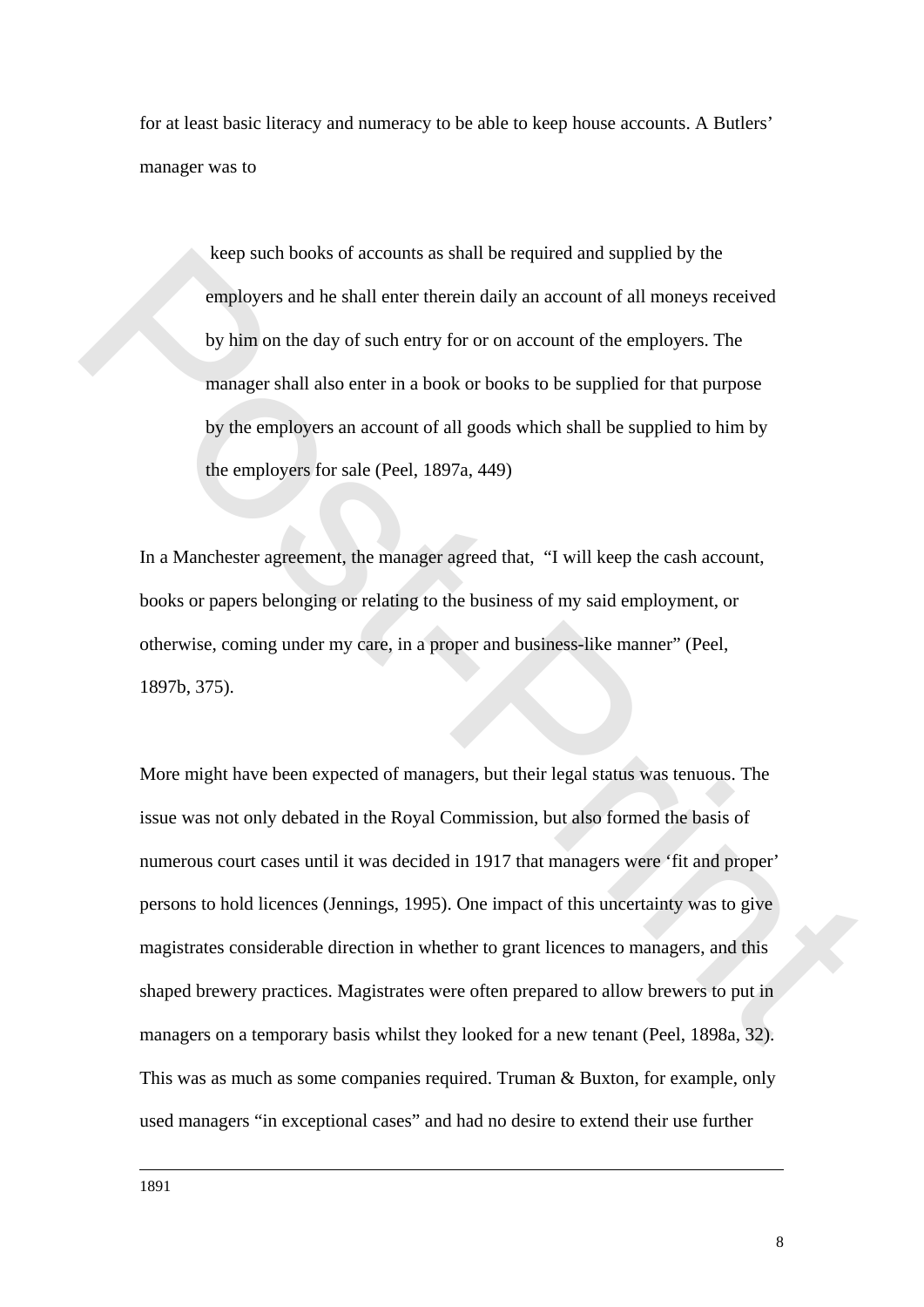(Peel, 1898a, 299). However, in other cases companies wanted to use managers on a more extensive basis, but had to disguise the nature of the employment contract. One witness to the Royal Commission alleged that "90 per cent of the licenses that are obtained before the licensing magistrates in Manchester are bogus. ... I have had to do the same thing myself when I was manager for a brewery" (Peel, 1897b, 441). A tenancy agreement might be presented to the court, but this was never enforced, being replaced by a contract to manage the outlet week by week. The chair of Manchester magistrates recognised the problem, arguing that after asking the applicant for confirmation of a bona fide tenancy and seeing a signed agreement, they "have felt themselves powerless to do more than has already been done" (Peel, 1897b, 460). What is important for us here is that such practices make it difficult to establish the extent of the practice of employing managers. It is clear from the evidence supplied to the commission that managers were particularly prevalent in Birmingham and Liverpool. The clerk to Birmingham magistrates estimated that of 1467 houses in the city, 414 were managed, whilst the Chief Constable of Liverpool indicated that 1057 of the city's 2078 houses were managed (Peel, 1897a, 233; Peel, 1898a, 4). One of the problems in establishing a clear pattern across the country is the lack of data. When the Commission asked magistrates to indicate whether managers were allowed in their areas, they were forced to conclude that, "This question seems in a good many cases not to have been fully understood, and consequently it is somewhat difficult to summarize the results." (Peel, 1898b, 40). obtained before the licensing magistrates in Manchester are bogus.... I have had to do<br>the same thing myself when I was manager for a hewery" (Peel, 1897b, 441). A<br>tentancy agreement might be presented to the court, but th

The evidence does indicate, however, that the depth of commitment to the systematic use of managers varied. The Manchester witness cited above outlined a situation where managers were not in the permanent employment of the brewers, but were used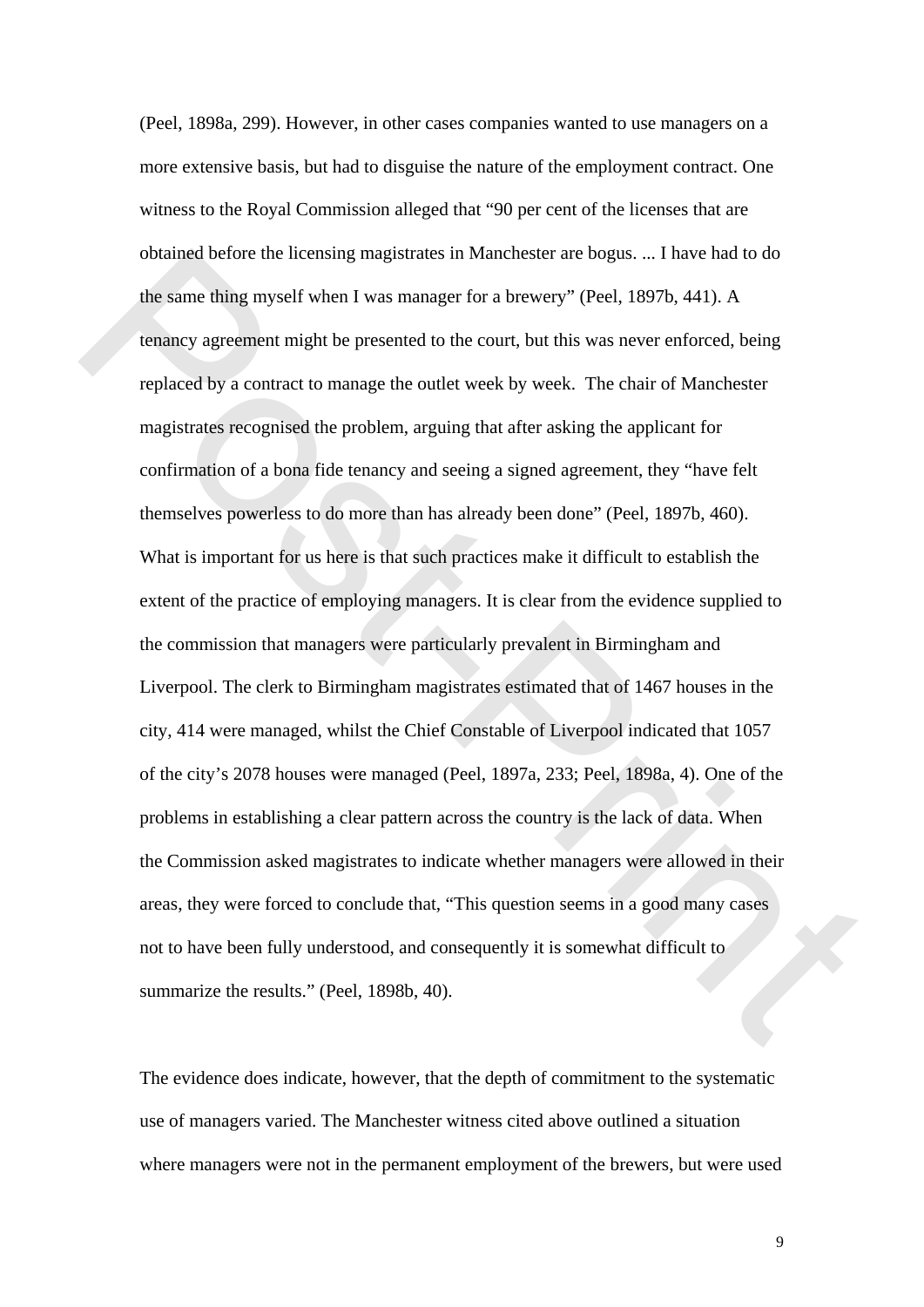to meet specific circumstances. Thus, "If there is a bad house to be worked up we can generally put our hands on him and ask him to work it up, and after he has worked it up he gets a small consideration and has to go out, because we have got a tenant for it" (Peel, 1897b, 442). However, there were companies who were far more committed to the systematic employment of managers, and it is to these that we turn our attention next. Peter Walker of Warrington had pubs in Liverpool and gave evidence to the Peel Commission; Mitchells and Butler was the dominant Birmingham brewery and was used to support the Birmingham evidence. They both used managers extensively. However, some words of warning are in order about the nature of the records that survive for both organisations. The evidence from Walkers is limited to published material. In the case of M&B there is a good run of directors' minute books which we can back up with at least some of the prime documents. With this caveat in mind, we turn to look at practice in Walkers first, before looking at the M&B case in more detail. It" (Peel, 1897b, 442). However, there were companies who were far more committed<br>to the systemaile employment of managers, and it is to these that we turn our attention<br>next. Peter Walker of Warrington had pubs in Liverpo

Peter Walker started brewing in Warrington in 1846 (Barnard, 1889: 95). The company began the employment of managers in its houses in the late 1870s and claimed that they were, "generally credited with being the originators of the system" [of house managers] (Peel, 1898a: 391). Indeed, the company used five pages of its jubilee celebration book to elaborate on and defend this system (Walkers, 1896). This involved the institution of systems for recording sales by house, backed up by a strict code of conduct for managers, a copy of which was lodged with the Commission. This was backed up by " a very strict system of control, that is to say, by the appointment of outdoor inspectors, or outdoor managers. We have a thoroughly organised staff of managers, whose duty it is to go into the houses at all times of the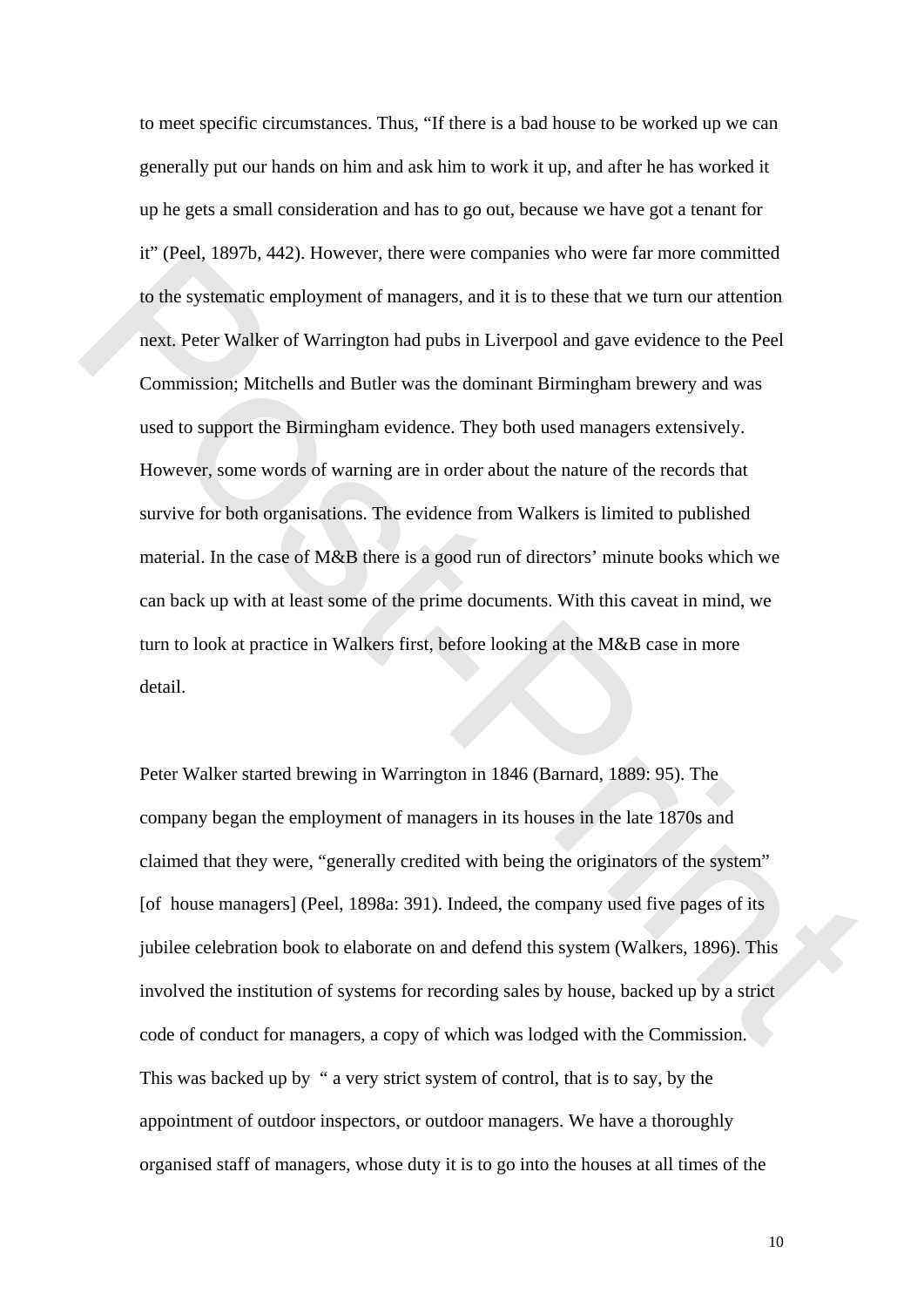day, and all times of the night" (Peel, 1989a: 393). This attention to control was the chief rhetorical device used to persuade readers that the 'managerial system' was one to be admired and accepted, rather than reviled as an attack on traditional English practices. The claim was made that, "The Managerial System, in fact, offers the prospect of order evolved from chaos" (Walkers, 1896, p. 56). This was set in the context of the "natural evolution of our commercial system" which "has subjugated the instinct and the opportunity for petty personal greed, to the interests of the public at large" (Walkers, 1896, p. 56). Unfortunately, none of the records which might be taken to have backed up Walker's system have survived, but much more can be gleaned from the M&B archives.

M&B was formed in 1898 from the merger of two well established Birmingham firms, William Butler and Henry Mitchell. Both were brewers, but whilst Mitchells had a large brewery at Cape Hill which was the major focus of their activities, Butlers was more of a retailing company, which had, according to Nevile(1958) expanded into brewing to serve a growing number of outlets. In common with a number of Birmingham brewers, Mitchells did manage some of its outlets, but this was only, in 1888, a quarter of its outlets (Companies House,1888). It would seem that Butlers were much more committed to the management of houses as a systematic practice, something reflected in the fact that Butler was immediately put in charge of the managed houses, and under this influence the company began to put in place an elaborate system for controlling its managed outlets (M&B, 1898). It is to what we can glean of this system that we turn next. practices. The claim was made that, "The Managerial System, in fact, offers the<br>prospect of order evolved from chaos" (Walkers, 1896, p. 56). This was set in the<br>context of the "natural evolution of our commercial system"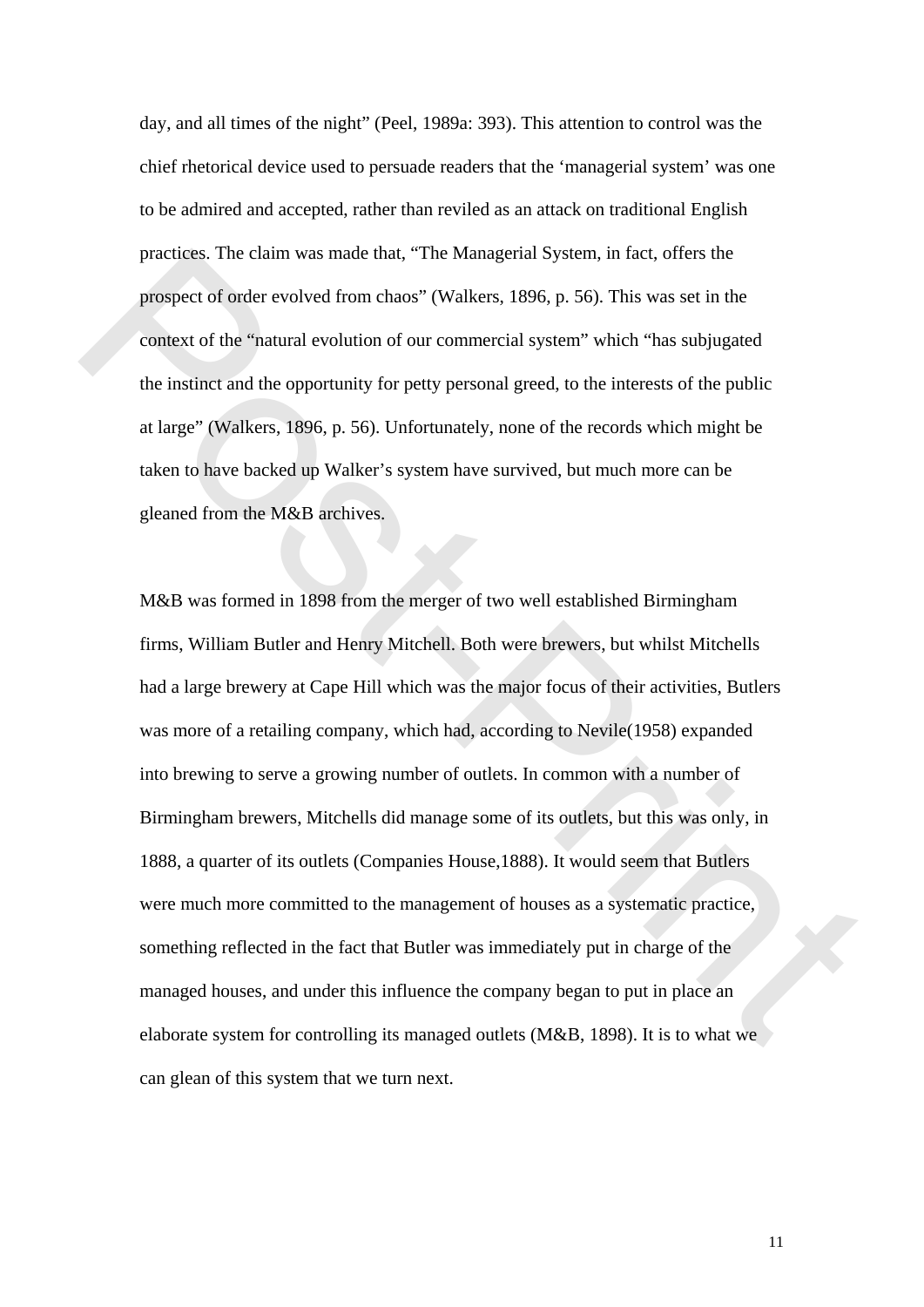#### *Managing managers: creating an information system.*

In distinction to the practice in many other brewers (Neville 1958; Mason, 1982), M&B's reporting was carried out by their own staff and much more thoroughly. Just how thoroughly is a matter of some conjecture, for the minutes that survive can only indicate a small part of the activity that might have been carried on. We do, however, have minute books of the managing directors' meetings which are sketchy from 1898 but comprehensive from 1903. It is in this year that we start to get references to a 'Managed House Report' (M&B 1903). This was compiled by A. W. Edge, the 'superintendent of managed houses'. Just what was in this report is not clear, but a note in 1904 that the participants, "Went through Houses down in takings & profits, a large quantity unsatisfactory." (M&B, 1904a)) gives an indication. Three weeks later the minutes record that they went through not only 'Mr Edge's report', but also a "stocks and takings which were down in previous weeks report." (M&B, 1904b). Throughout the year these two reports seem to be considered (or at least their consideration is recorded) on a weekly basis. In the following year, these reports were elaborated still further. In addition to Edge's summary report, the Board were now considering a 'bad stocks' report and a 'takings down' report (M&B, 1905a). By the end of the year specific action points begin to be recorded - Mr Astbury was, for example, "To see if Inspectors and Stocktakers make a practice of initialling the takings sheet when visiting houses" (M&B 1905b). M&B's reporting was carried out by their own staff and much more thoroughly. Just<br>how thoroughly is a matter of some conjecture, for the minutes that survive can only<br>indicate a small part of the activity that might have

We can get some indication of the likely contents of Edge's report from the substructure of records that supported this evolving report process. It appears that an account was kept for each house recording the details of stocks and moneys taken,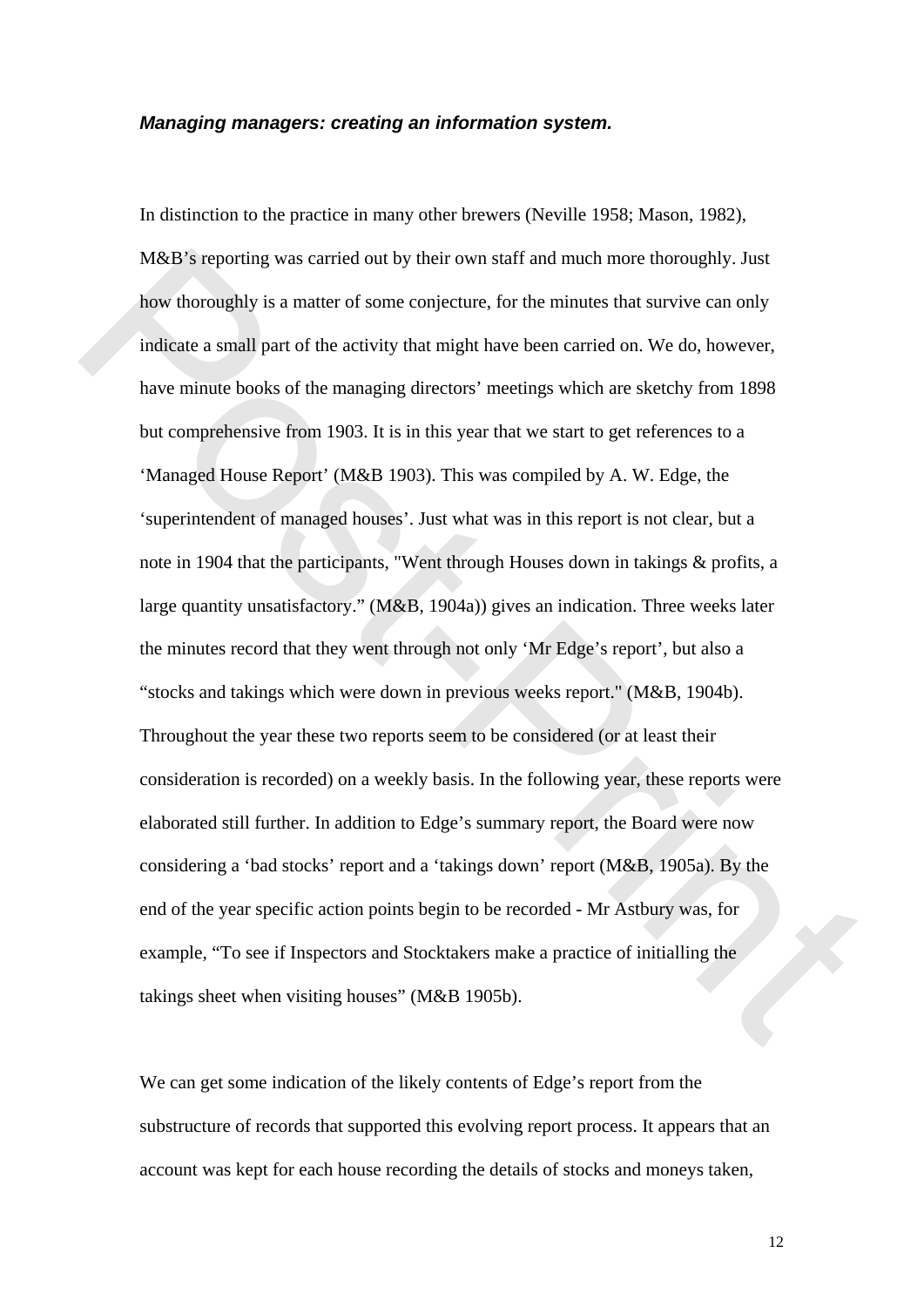although none of these detailed ledgers has survived. What has survived is a cash book for 1913 which summarised takings for managed houses (M&B, 1913). The comparisons this gives are instructive. In one part of the ledger, identical houses are compared with the same group in the previous year. For each week, the total takings were compared to the corresponding week in the previous year and an average take per house for each period contrasted. Then the average and total for all houses for the current week is recorded, followed by a breakdown of sales showing sales of bottled goods and mineral waters. Wages and purchases were recorded and a calculation made of the percentage that both wages and costs represented of sales - measures that are still widely used in contemporary liquor retailing. What this indicates is two things. One is that the Board were interested in monitoring, in quite a detailed level, the progress of their managed house week by week. They used the additional information that they got from managed houses as opposed to tenancies (where they could only know rental income on a periodic, usually quarterly basis, and stock ordered and paid for) to look for trends and problems. They then used this to intervene in a surprisingly detailed and personal fashion. For example, in 1909 the minutes record: compared with the same group in the previous year. For each week, the total takings<br>were compared to the corresponding week in the previous year and an average take<br>per house for each period contrasted. Then the average an

 White House, Congreve St - trading - Mr C Mitchell reported that Mr W. W. Butler, Mr Edge and himself had spent last Wednesday afternoon at the House and had particularly investigated the staff list and other expenditure and had concluded that the Staff could not be reduced and that the only way to make the House pay is to increase the turnover (M&B, 1909).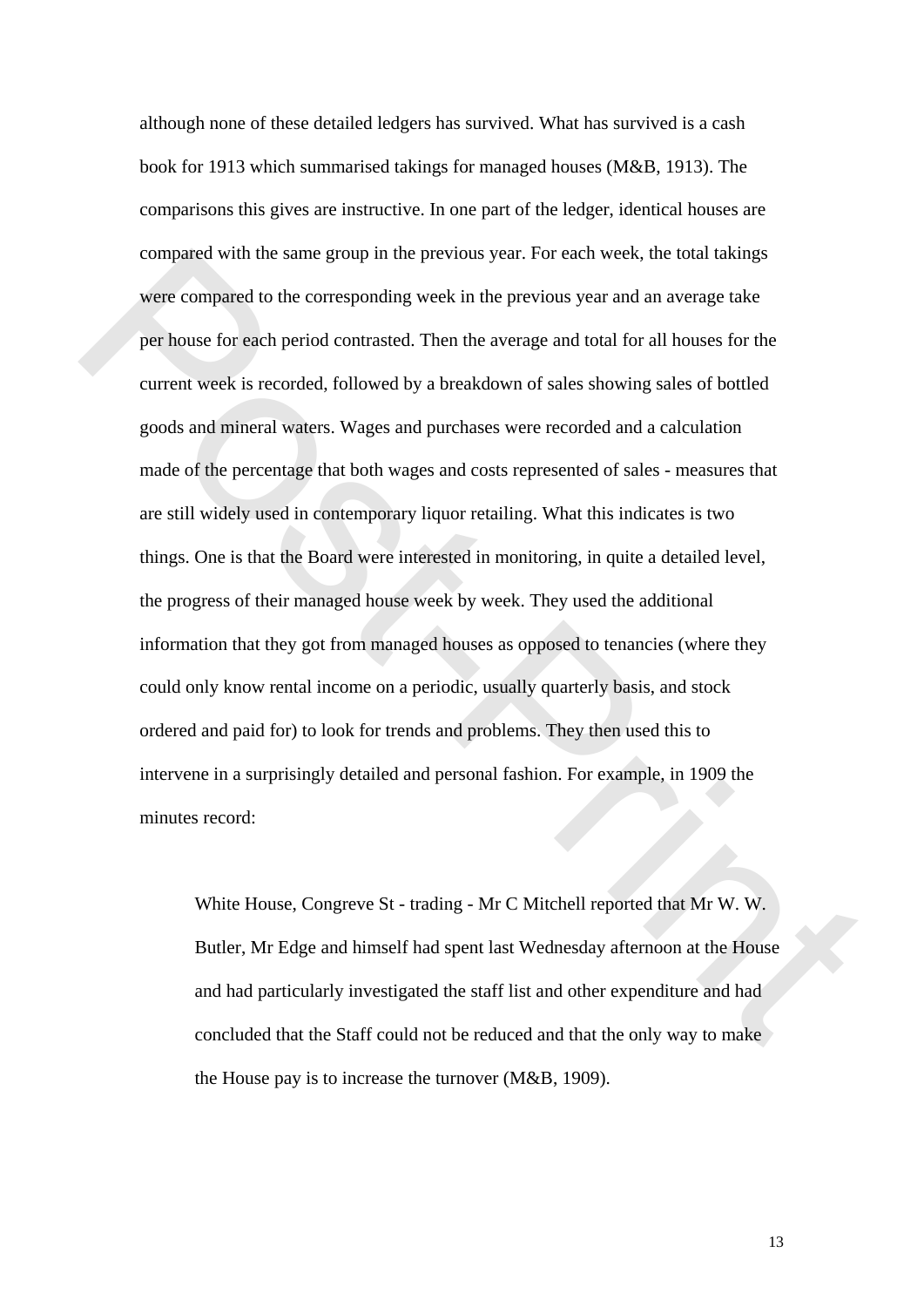The second thing is the extent and complexity of the records needed to supply the data which prompted such activities. What survives in addition to the cash summaries is a series of house ledgers. These pre-printed forms are bound in large ledgers which cover some 300 houses and whose numbering suggests they began around 1907. (The earliest surviving example dates from 1935). This 'house database' contains, on one sheet, details of the house - its purchase date, its rental if appropriate, the record of tenants or the managed house folio number - and on a facing sheet, seven years data on average weekly takings, gross quarterly profit percentage, number of barrels sold and a number of other items (M&B, 1935). All of this data is entered by hand, although the pro-formas themselves are printed. This gives us some indication of the scale of labour required, as does a 1929 picture of part of the offices at Cape Hill, showing serried ranks of male clerks standing at high desks, all with their large ledgers (Mitchells & Butlers, 1929). Unfortunately, we have no accounts of the operation of this office, but the labour requirement must have been considerable and we will return to this later. However, there were other ways in which M&B used its managers as a source of information and other types of information which it used to control them. cover some 300 houses and whose numbering suggests they began around 1907. (The earliest sarviving example dates from 1935). This 'house database' contains, on one sheet, details of the house - its purchase date, its renta

The minutes suggest that as well as using accounting based controls, the company was evolving a 'human resources' system. In 1906 Edge was asked to maintain a register of managers considered suitable for promotion (M&B, 1906a). This interest extended to reports being commissioned on the wages and training of barmen, although there is nothing to suggest that this covered promotion to management (M&B 1906c, 1906d). Edge also kept a list of managers dismissed (M&B, 1908a), although the Board wanted to know what use he made of it. There are also references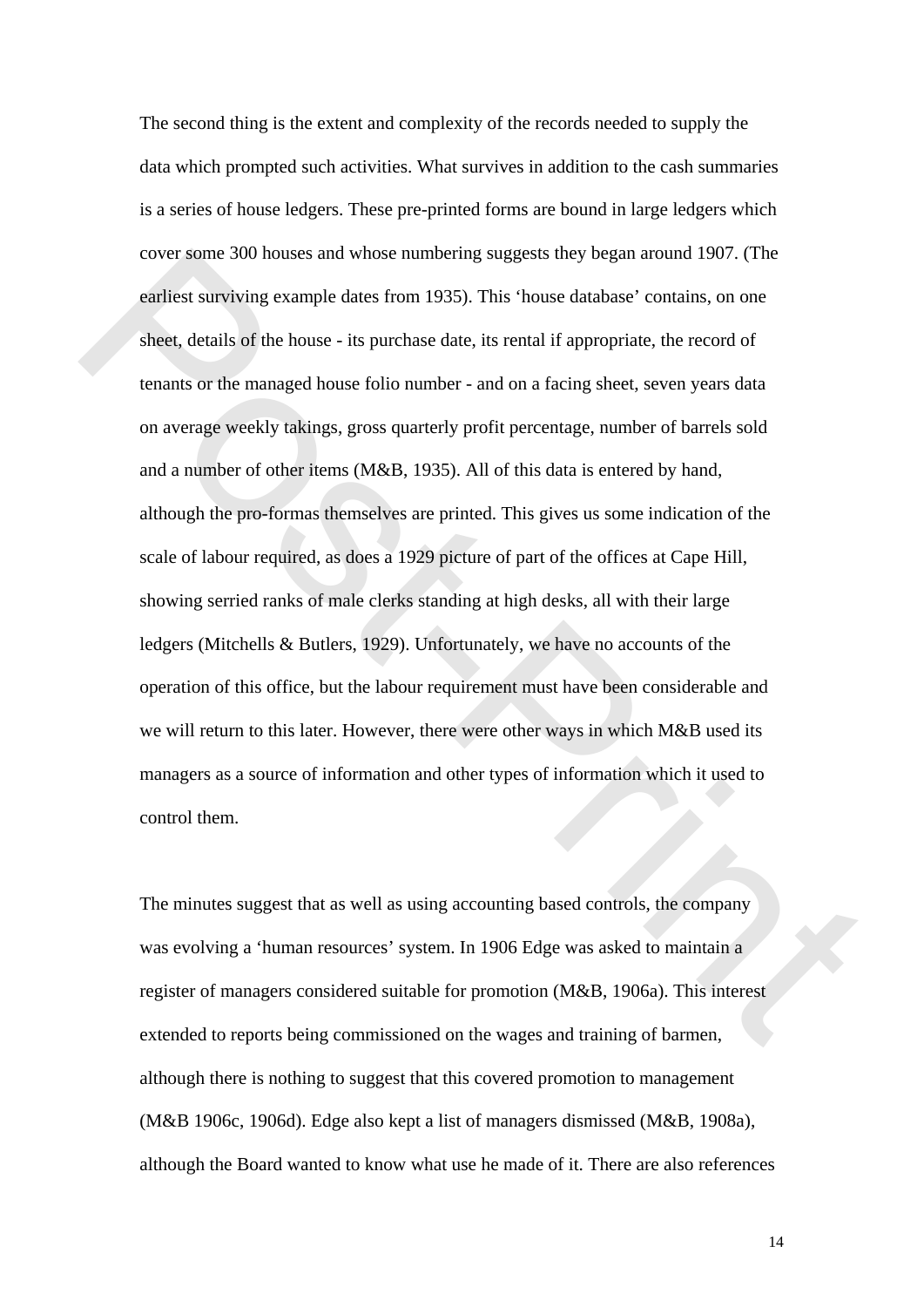to the updating of procedures in an Instruction Book (M&B 1906b)) and the enforcement of these by a staff of inspectors. We learn, for example, that these were to be paid 10s 6d for each round of night visits they made (M&B 1908b). However, information flows were not to be all one way. In 1905, for example, a report was to be prepared about the supply of mineral waters to houses which was to include "the Manager's opinions of the quality" of the supply (M&B, 1905c). Apparently this might not have been all it should be, for a month later a list was to be supplied to inspectors of managers' complaints about mineral waters "with instructions to see the managers and minutely investigate complaints" (M&B, 1905d). This gathering of information was taken further in 1907 with a note resolving, "Newspapers of districts in which we hold licensed houses. Managers and tenants to be requested to report to us on matters affecting the trade" (M&B, 1907). This sort of general information gathering was complemented by an expectation that individual managers would prepare reports on matters affecting their own house. When considering an extension to the Crown in Coventry, the board recorded, "Manager written to make a report on the particular days and times when he is most busy and when accommodation is insufficient for the trade" (M&B, 1906c). All this records a picture of active information gathering and dissemination that contrasts sharply with the patterns which seem to have been prevalent in other breweries. information Hows were not to be all one way. In 1905, for example, a report was to be<br>prepared about the supply of mineral waters to houses which was to include "the<br>Manager's opinions of the quality" of the supply (M&B, 1

Before examining the fate of this complex system in the years following the First World War, it is interesting to speculate briefly on why M&B should have evolved such a system. One indicator is the comment in his 1907 obituary that, "it was always felt that Mr William Butler was more a retailer - although he was a brewer - than any other member of the trade" (Birmingham Daily Mail, 1907). This suggests an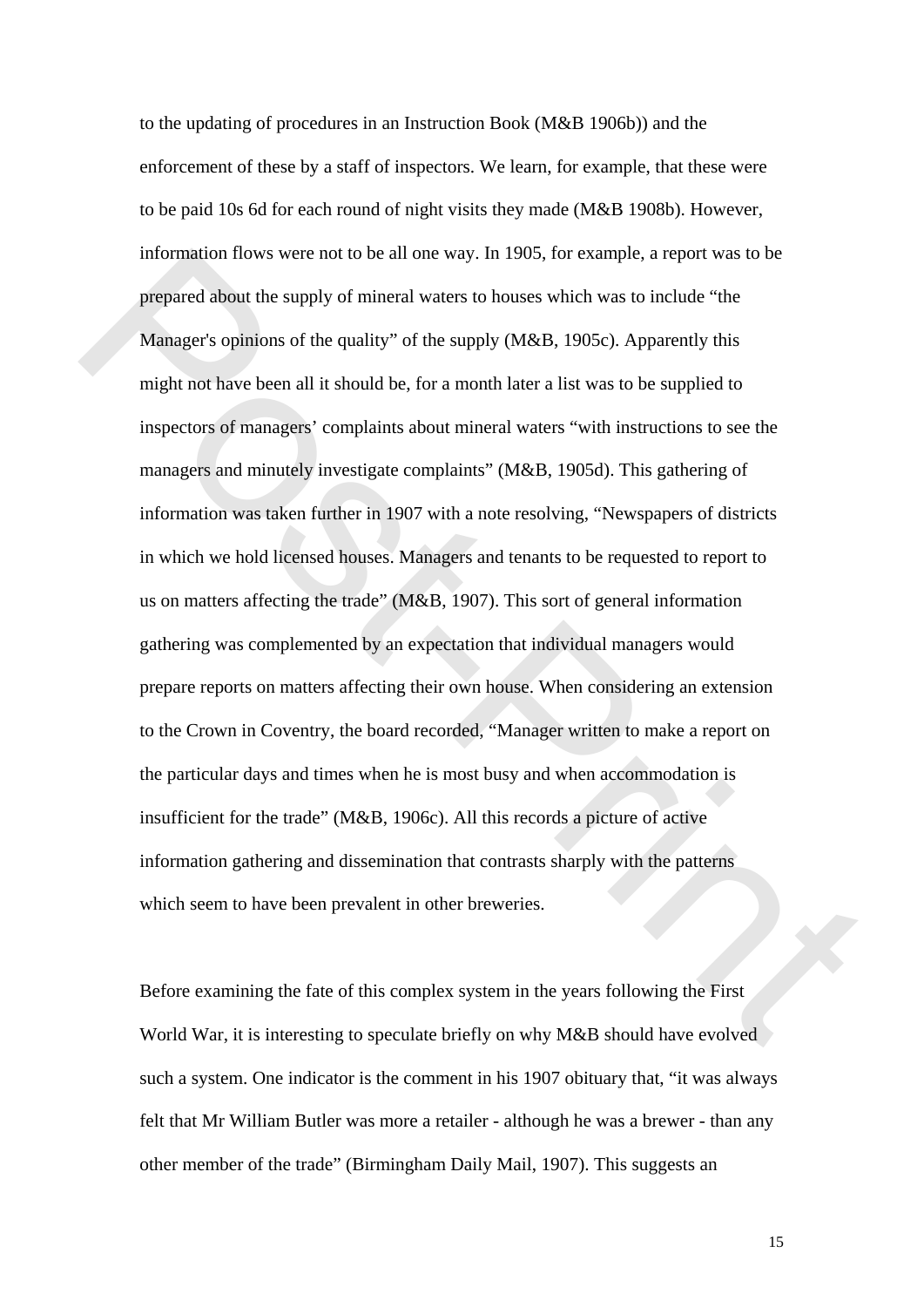orientation on public houses that was more than viewing them as a simple shop window. This orientation is reflected in the statement to shareholders in 1921 that the company used management as a means of ensuring control over quality and the improvement of premises (Hawkins, 1978). These objectives would suggest that information was required to satisfy them, but this does not explain why the company should construct such elaborate systems. Perhaps a further clue is in the early setting up of a 'statistical department', suggesting that the company was influenced by the growing influence of the statistical movement (M&B, 1898). Mackenzie (1981) has pointed to the limited commercial impact of this movement, but interestingly points to work done by Guinness from 1899. There is a tantalising glimpse here of another brewer being interested in this area, but our sources allow us no further detail. What we can point to is a brewing company with an unusual interest in retailing and a willingness to experiment and develop information systems to help it further this interest. However, given the continuing financial success of M&B, which was widely regarded as a particularly well run operation (Nevile, 1958), one might ask why its example was not more widely copied. For it remained the case that, whilst Mitchells and Butlers continued to place houses under management, with 86% of their 873 houses so operated by 1949, only 17% of brewers houses were under management that year (Gourvish and Wilson, 1994: 436). improvement of premises (Hawkins, 1978). These objectives would suggest that<br>information was required to satisfy them, but this does not explain why the company<br>sheuld construct such elaborate systems. Perhaps a farther cl

## *Fossilisation and failure*

Whilst we could point to a number of reasons for the failure of other brewers to adopt the successful systems operated by M&B (Mutch, 1999), for the purpose of this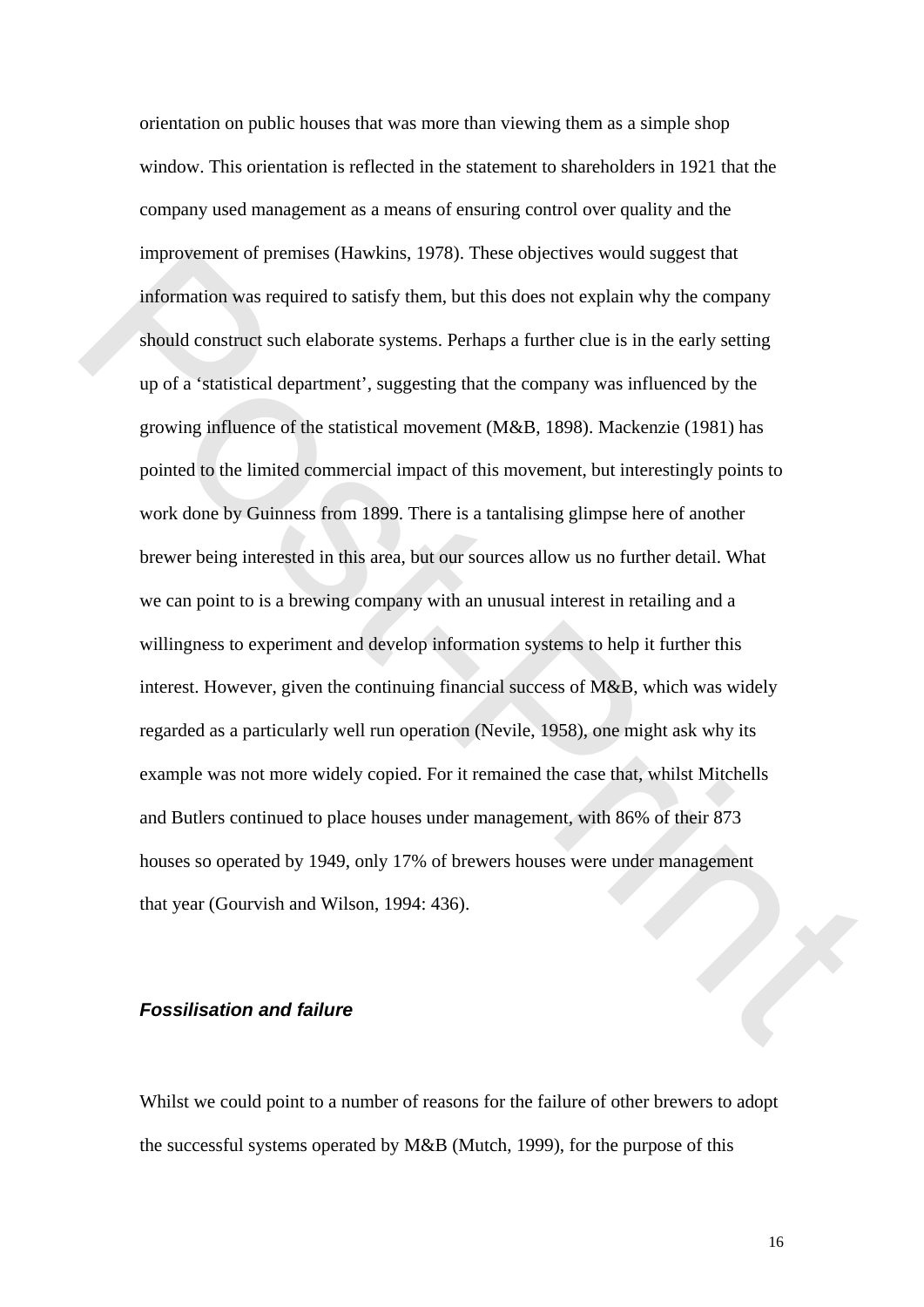article we will focus on information systems. Here, we could point to a number of factors. One is the 'fossilisation' of systems at M&B itself. This might have prevented the innovations being copied elsewhere, given the complexity and expense of these systems. Once again, the comments about the limitations of the sources have to be repeated. The evidence for the fossilisation of M&B's systems is somewhat conjectural, but it fits with what we know about practice elsewhere in Britain. Campbell-Kelly (1994) has written illuminatingly about office practices in the Railway Clearing Houses. This enormous operation, employing 2,503 clerks in 1913 to deal with 17.6 million transactions, was entirely dependent on manual labour until 1911 and even then any form of mechanisation was slow. This lack of flexibility that the use of hand-written ledgers meant, as opposed to the use of cards and filing systems being adopted in the USA (Yates, 1989), that any extraction of information was a slow and laborious process. We can use the shareholders returns for M&B which had to be filed with Companies House as an index of the process there. The first time this is typed is in 1920, when the names and addresses of some 4,997 shareholders are typed on to pre-printed forms - although their occupations and holdings are still entered by hand (Companies House, 1920). The hand-written nature of the house records on the eve of the Second World War, as noted above, would seem to be further evidence of the failure to update record keeping methods. This would set the scene for a new Chief Executive, appointed from outside the company, to conclude in 1956 that too many people were employed in relation to business volumes. It seems, too, that the company had lost its retailing focus: Hawkins notes that, despite, "considerable expertise in the management of tied trade ... there was little co-ordination between the marketing function on the one had and the production department on the other." (Hawkins, 1978: 161,162) systems. Once again, the comments about the limitations of the sources have to be<br>repeated. The evidence for the fossilisation of M&B's systems is somewhat<br>conjectural, but it fits with what we know about practice elsewher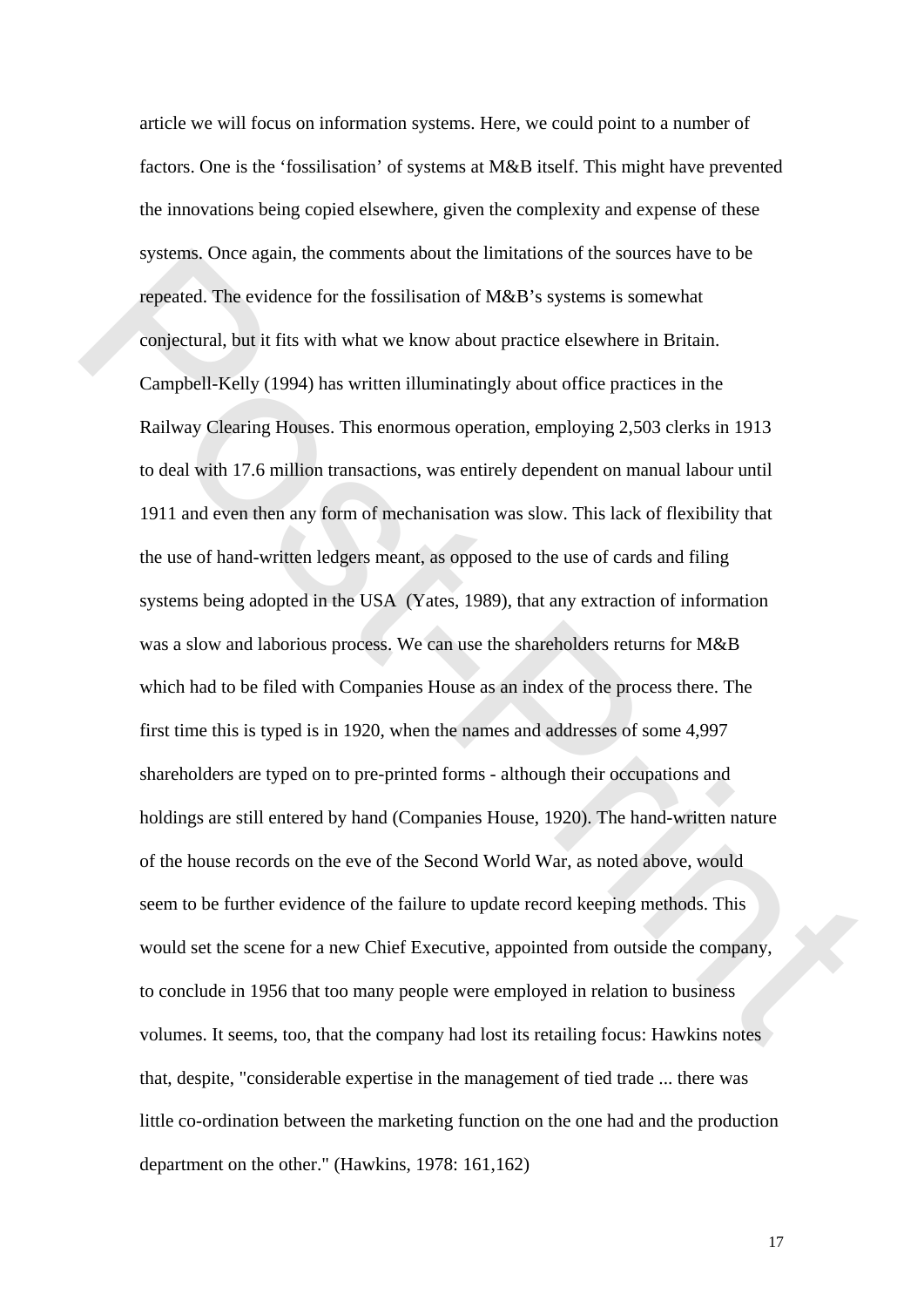We might suggest, then, that the very sophistication and complexity of the information systems created were a barrier to their adoption by others in the industry. We have already noted the use of external agencies, such as accountants and auditors, to complete even basic costing exercises. This, too, could be the practice in using managers. When Shipstones, for example, wanted what appears to have been a temporary manager to run the Leopard Inn, they used a local firm of Auctioneers and Valuers to set up the contract, a contract which was far less complex that the Butler's agreement cited above (Shipstones, 1909). With the rudimentary offices run by such companies, it is perhaps hardly surprising that many chose to remain with tenancies for the simplicity which they offered. The managing director of Newcastle Breweries acknowledged of managed houses that, "The control is more efficient. But you ask me which I prefer. I think the easiest to manage is the tenancy system" (Peel, 1898a, 369). This might also suit the predilection of many directors for the detailed personal control of their estate. We have already noted the use of external agencies, such as accountants and anditors,<br>
i.e complete even hasic costing exercises. This, too, could be the practice in using<br>
managers. When Shipstones, for example, wanted wh

It also fitted the perceptions of directors about what business they were in. We might usefully view this through the lens of Galbraith's (1991) notion of 'centre of gravity'. The centre of gravity relates to where in the supply chain of a particular industry that a company started its operations. A company closer to the production end of the chain would, argued Galbraith, emerge with a different set of perspectives to one which emerged within the same industry, but closer to distribution. They would have learned particular ways of operating which would be persistent and pervasive. In the late nineteenth and early twentieth century English brewing industry, Peter Walker and Mitchells and Butlers both stand out as having their origins in a retailing orientation.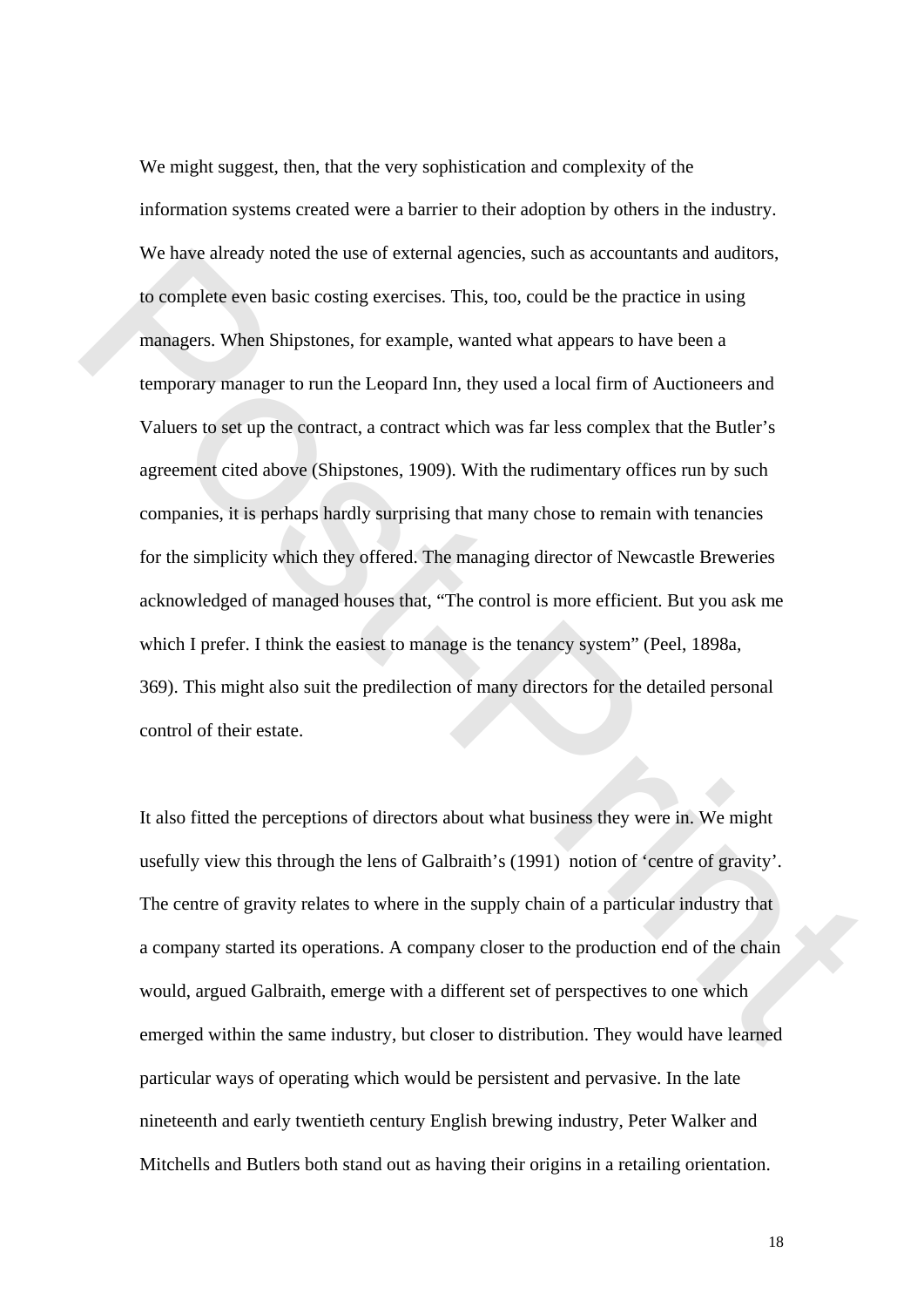This is strongest for M&B, who we have seen moving into brewing to secure supplies for the growing network of houses. Andrew Walker, the prime mover in the creation of Peter Walker and Son, ran a wine and spirit business in Liverpool with "pub owning interests".(Moynihan, 1986: 9) before moving into brewing in partnership with his father in 1846. These patterns were in stark contrast to the majority of the industry, which was firmly production led, and in which there was a strong identity with the 'landed interest' (Gutzke, 1984). This difference in the centre of gravity suggests why certain firms were particularly innovative, but also indicates the reasons why their innovations failed to spread. Without significant changes in the centre of gravity of the majority of companies in the industry, there was no incentive to adopt what appeared to be complex and costly systems of control. The industry would continue to rely on more traditional means of control in its distribution network until well into the 1950s. owning interests".(Moynihan, 1986: 9) before moving into brewing in partnership<br>with his faller in 1846. These patterns were in stark contrast to the majority of the<br>industry, which was firmly production led, and in which

# *Conclusion*

Gourvish and Wilson (1994: 397), in their comprehensive history of British brewing point out that,

> The precise nature of their managerial hierarchies, the directors' areas of responsibility, the functions and status of the salaried staffs, the reporting lines and the control of managers and agents in the breweries' national distribution networks, the presence (or absence) of accounting and financial expertise in decision-making and control systems - all remain a mystery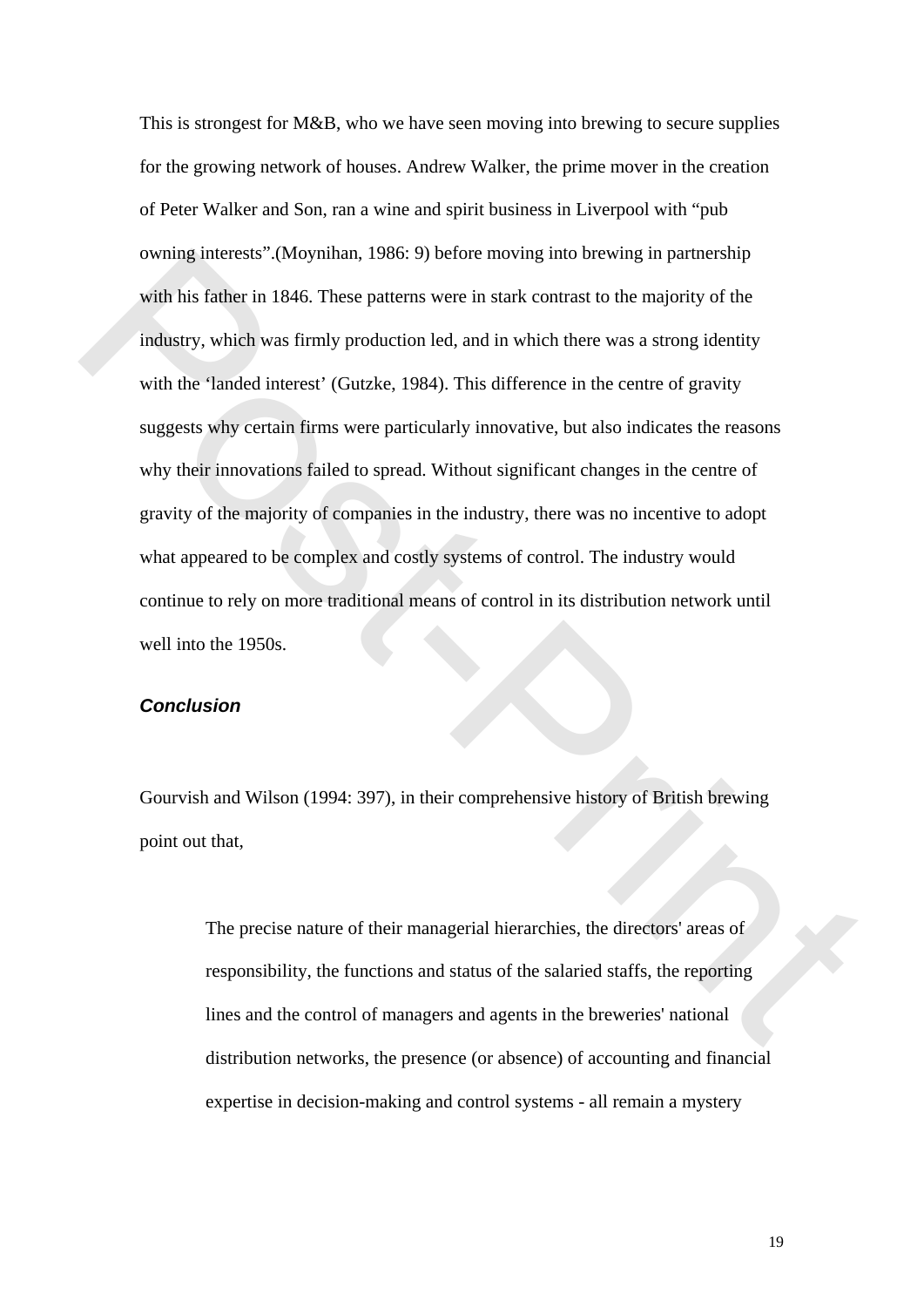It is hoped that this article has shed a little light on this topic, but this is not to endorse their recommendation that we follow the example of Beninger. At the heart of Beninger's project is an explicit programme of the reduction of human affairs to matters of information. His contention is that, "It is to these fundamental informational concepts, I believe, that we social scientists may hope to reduce our proliferating but still largely unsystematic knowledge of social structure and process." (Beninger, 1986: 436). In our wish to illuminate the important place of information in human affairs before the coming of the computer, we need to avoid the alternative trap of seeing everything as information. In this, we join with Bowker when he points out that "The global statement that everything is information is not a preordained fact about the world, it becomes a fact as and when we make it so"(Bowker, 1994: 245).

It is recognised that the evidence itself is fragmentary and so any interpretation must be fragile and provisional. Clearly, it would be useful to know more about why M&B in particular should choose to develop such an elaborate and sophisticated system, just as it would be valuable to know more about its operation and subsequent failure to develop. However, there is enough evidence to point to the development of a service industry information system in the late nineteenth and early twentieth century. This system was centrally concerned with 'managing managers'. However, it went beyond just being a control system and had aspects of information and knowledge sharing. Rudimentary as these might have been, their existence is a salutary corrective to the over-identification of both knowledge and information with information technology. matters of information. His concention is that, "It is to these fundamental<br>informational concepts, I believe, that we social scientists may hope to reduce our<br>proliferating but still largely unsystematic knowledge of soci

### *Acknowledgements*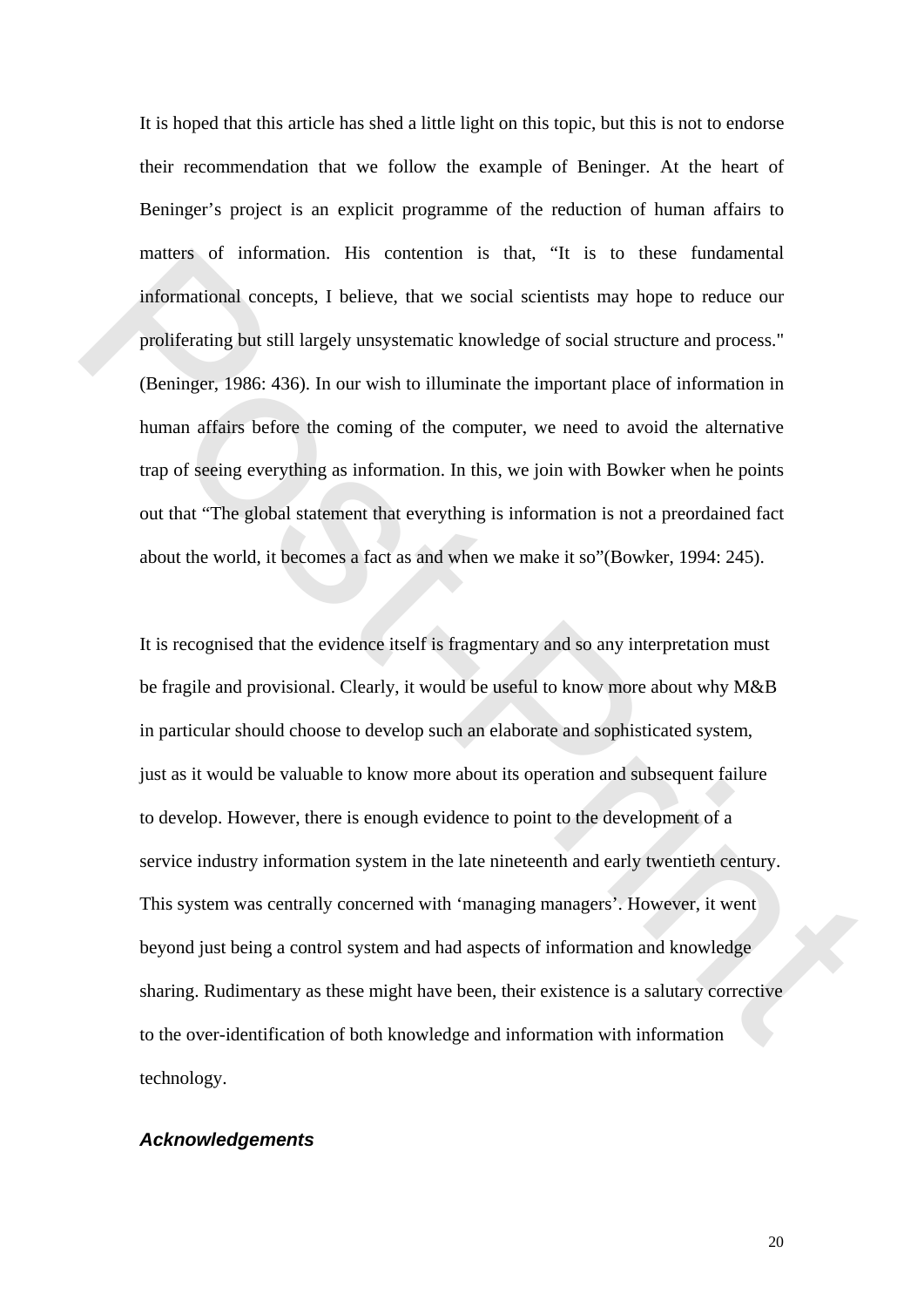My thanks to staff at the Bass Museum, Burton on Trent; Warrington Central Library; Companies House, London; and Nottinghamshire Archives, Nottingham. My thanks in particular to Liz Press at the Bass Museum, whose friendly help started my exploration in the Mitchells and Butlers papers.

# *References*

Barnard, A. (1889), *The noted breweries of Great Britain and Ireland in three volumes*. 2, Sir Joseph Causton & Sons, London.

Beninger, J. R . (1986), *The control revolution. technological and economic origins of the information society*, Harvard University Press, Cambridge, Mass. exploration in the Mitchells and Butlers papers.<br> **References**<br> **References**<br> **Postmaci** A. (1889). *The noted breweries of Great Britain and Ireland in three*<br>
volumes. 2, Sir Joseph Causton & Sons, I ondon.<br>
Beninger, J.

Bowker, G. (1994), "Information mythology: the world of/as information", in Bud-

Frierman, L. (ed.), *Information Acumen,* Routledge, London, pp. 231-247.

Campbell-Kelly, M. (1994), "The Railway Clearing House and Victorian data

processing", in Bud-Frierman, L. (ed.), *Information acumen,* Routledge, London, pp. 51-74.

Companies House (1888), 25755 Mitchells & Butlers, F, vol 1: 25 January 1888,

Agreement for sale between Henry Mitchell and Herbert Bainbridge to Henry

Mitchell & Co of Cape Brewery, Companies House, London.

Companies House (1920), 25755, vol 12, shareholder return, 26 August

Crossick, G. (1977), *The lower middle class in Britain*, Croom Helm, London.

Galbraith, J (1991), "Strategy and organization planning", in Mintzberg, H. and

Quinn, J., (eds) *The strategy process: concepts, contexts, cases*, Prentice Hall, New Jersey, pp. 315-324.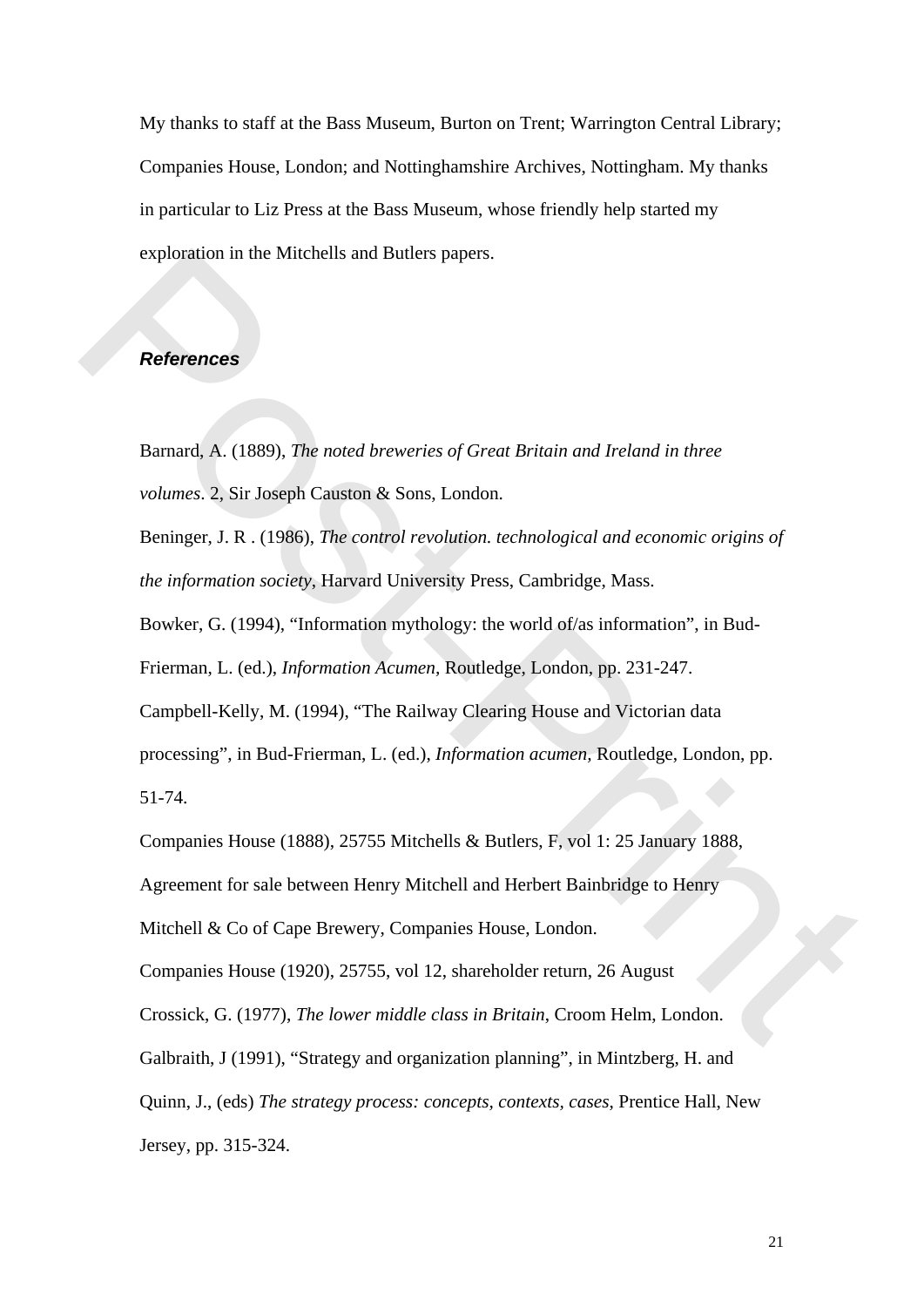Gourvish, T. R ,and Wilson, R. G. (1994), *The British brewing industry 1830-1980*, Cambridge University Press, Cambridge.

Gutzke, D. (1984), "The social status of landed brewers in Britain since 1840", *Histoire Sociale/Social History,* 17, pp. 93-113.

Gutzke, D. (1989), *Protecting the pub: brewers and publicans against temperance*, Boydell Press, Woodbridge, Suffolk:.

Harrison, B. (1994), *Drink and the Victorians. The Temperance Question in England 1815-1872*, Keele University Press, Keele.

Hawkins, K. (1978), *A history of Bass Charrington*, Oxford University Press, Oxford. Hoggart, R. (1971), *The uses of literacy: aspects of working-class life, with special reference to publications and entertainments,* Chatto and Windus, London. Histoire Sociale/Social History, 17, pp. 93-113.<br>
Gaizke, D. (1989), Printecting the pub: brewers and publicates against temperator.<br>
Boydell Press, Woodbridge, Suffolk:<br>
Harrison, B. (1994). Drink and the Victorians. The

Hyde, P. (1974), *The occupational role of publican*. Unpublished MPhil, University of Kent .

Jennings, P. (1995), *The public house in Bradford, 1770-1970*, Keele University Press, Keele.

Levenstein, M. (1998), *Accounting for growth. information systems and the creation of the large corporation*, Stanford University Press, Stanford.

M&B (1898), BBM 95.2595.01, Managing Directors minute book 1888-1908, 1898 entry. Papers held at the Bass Museum, Burton on Trent.

M&B (1903), BBM 95.2595.02, Managing Directors minute book 1903-1904, 28 July.

M&B (1904a), BBM 95.2595.02, Managing Directors minute book 1903-1904, 1 February.

M&B (1904b), BBM 95.2595.02, Managing Directors minute book 1903-1904, 22 February.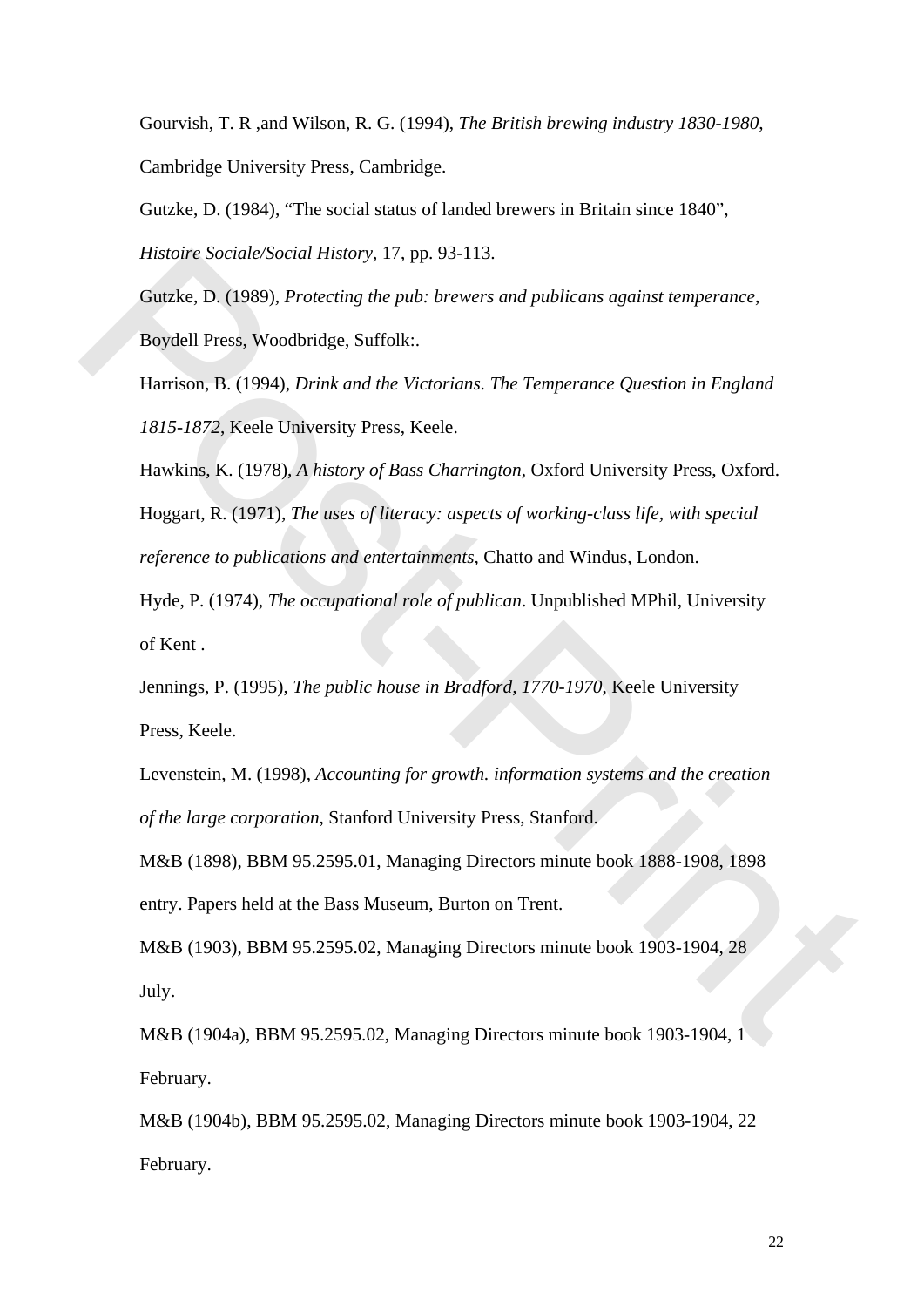M&B (1905a), BBM 95.2595.01, Managing Directors minute book 1888-1908, 17 April.

M&B (1905b), BBM 95.2595.01, Managing Directors minute book 1888-1908, 25 September.

M&B (1905c), BBM 95.2595.01, Managing Directors minute book 1888-1908, 16 October.

M&B (1905d), BBM 95.2595.01, Managing Directors minute book 1888-1908, 20 November.

M&B (1906a), BBM 95.2595.01, Managing Directors minute book 1888-1908, 8 January.

M&B (1906b), BBM 95.2595.01, Managing Directors minute book 1888-1908, 16 July.

M&B (1906c), BBM 95.2595.01, Managing Directors minute book 1888-1908, 17 September.

M&B (1906d), BBM 95.2595.01, Managing Directors minute book 1888-1908, 15 October.

M&B (1907), BBM 95.2595.01, Managing Directors minute book 1888-1908, 15 July.

M&B (1908a), BBM 95.2595.01, Managing Directors minute book 1888-1908, 10 February. September.<br>
M&B (1905e), BBM 95.2595.01, Managing Directors minute book 1888-1908, 16<br>
October.<br>
M&B (1905d), BBM 95.2595.01, Managing Directors minute book 1888-1908, 20<br>
November.<br>
M&B (1906b), BBM 95.2595.01, Managing D

M&B (1908b), BBM 95.2595.01, Managing Directors minute book 1888-1908, 23 November.

M&B (1913), BBM 95.3099.01, Summary of Managed Houses Cash Books no 2 1913-1926.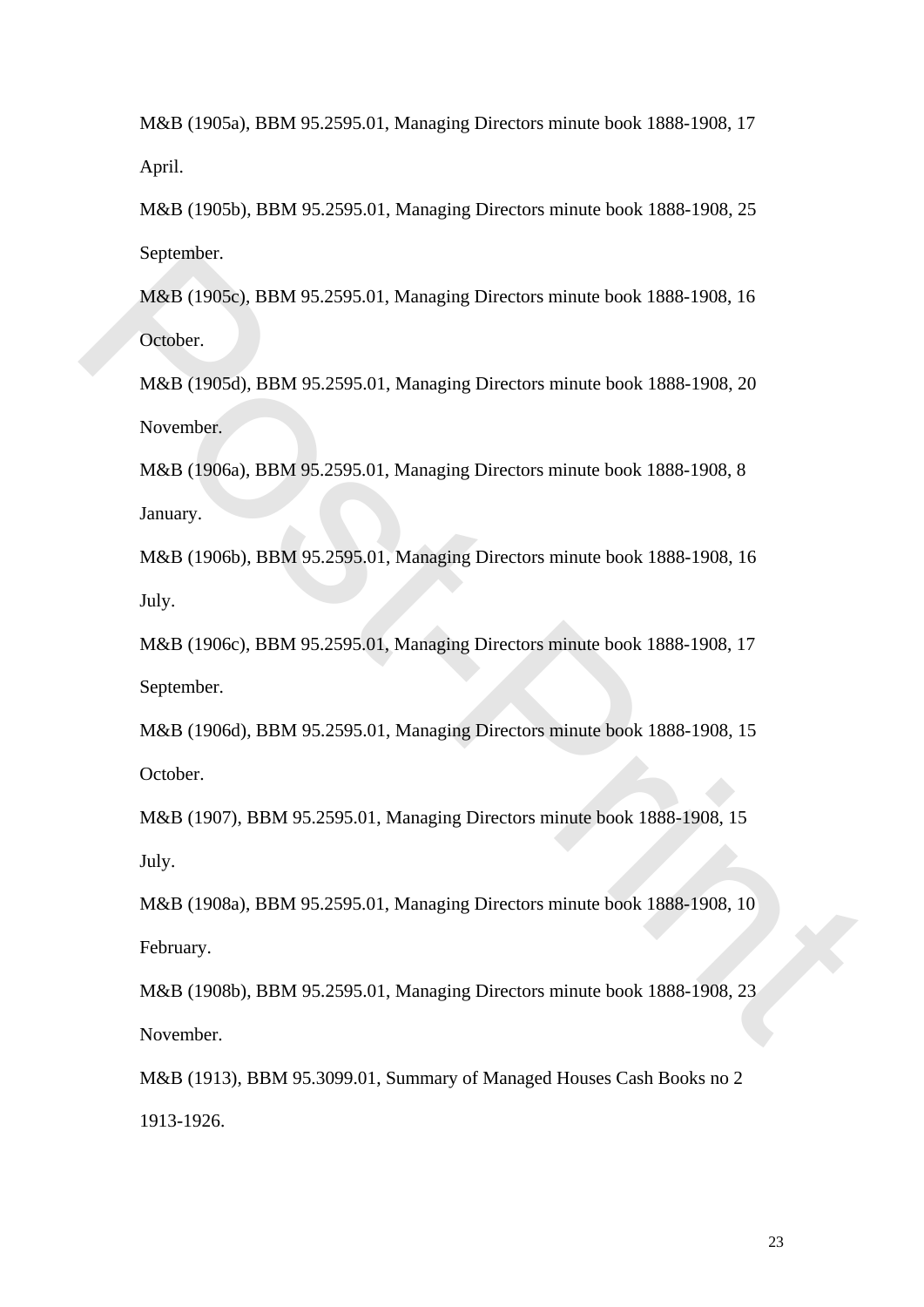M&B (1909), BBM 95.2595.03, Managing Directors minute book 1908-1910, 18 January.

M&B (1935), BBM 95.2445.01, Schedule of Properties, Beer on-licences no 5.

MacKenzie, D. A. (1981), *Statistics in Britain 1865-1930: the social construction of scientific knowledge*, Edinburgh University Press, Edinburgh.

Mason, J. (1982), "Accounting records and business history", *Business History*, 24, pp. 293-99.

Mass Observation (1970), *The pub and the people*, Seven Dials Press, London.

Mitchells & Butlers (1929), *Fifty years of brewing 1879-1929*, Mitchells & Butlers, Birmingham.

Moynihan, P. (1986), "Walker's Ales", Journal of the Brewing History Society", 47, pp. 9-16.

Mutch, A. (1999), "From landlord to manager: change in beer retailing 1890-1980", Paper presented to the Association of Business Historians Conference, September, South Bank University. *scientific knowledge*, Edinburgh University Press, Edinburgh,<br>
Mason, J. (1982), "Accounting records and husiness history", *Business History*, 24,<br>
pp. 293-99.<br>
Mass Observation (1970), *The pub and the people*, Seven Di

Peel (1897a), *Royal Commission on the Licensing Laws*. (The Peel Commission).. *Minutes of Evidence Vol. 1*, C8356, XXXIV.

Peel (1897b), *Royal Commission on the Licensing Laws*. (The Peel Commission).. *Minutes of Evidence Vol. 2*, C8523, XXXV.

Peel (1898a), *Royal Commission on Licensing Laws*. *Minutes of Evidence, Vol 3* c8693, XXXV1.

Peel (1898b), *Royal Commission on Licensing Laws*. *Statistics* c8696, XXXVII. Shipstones (1909), DD/SH/9/6, Contract between F. Cookson and J. Shipstone and Sons, 15.4.1909, Nottinghamshire Archives.